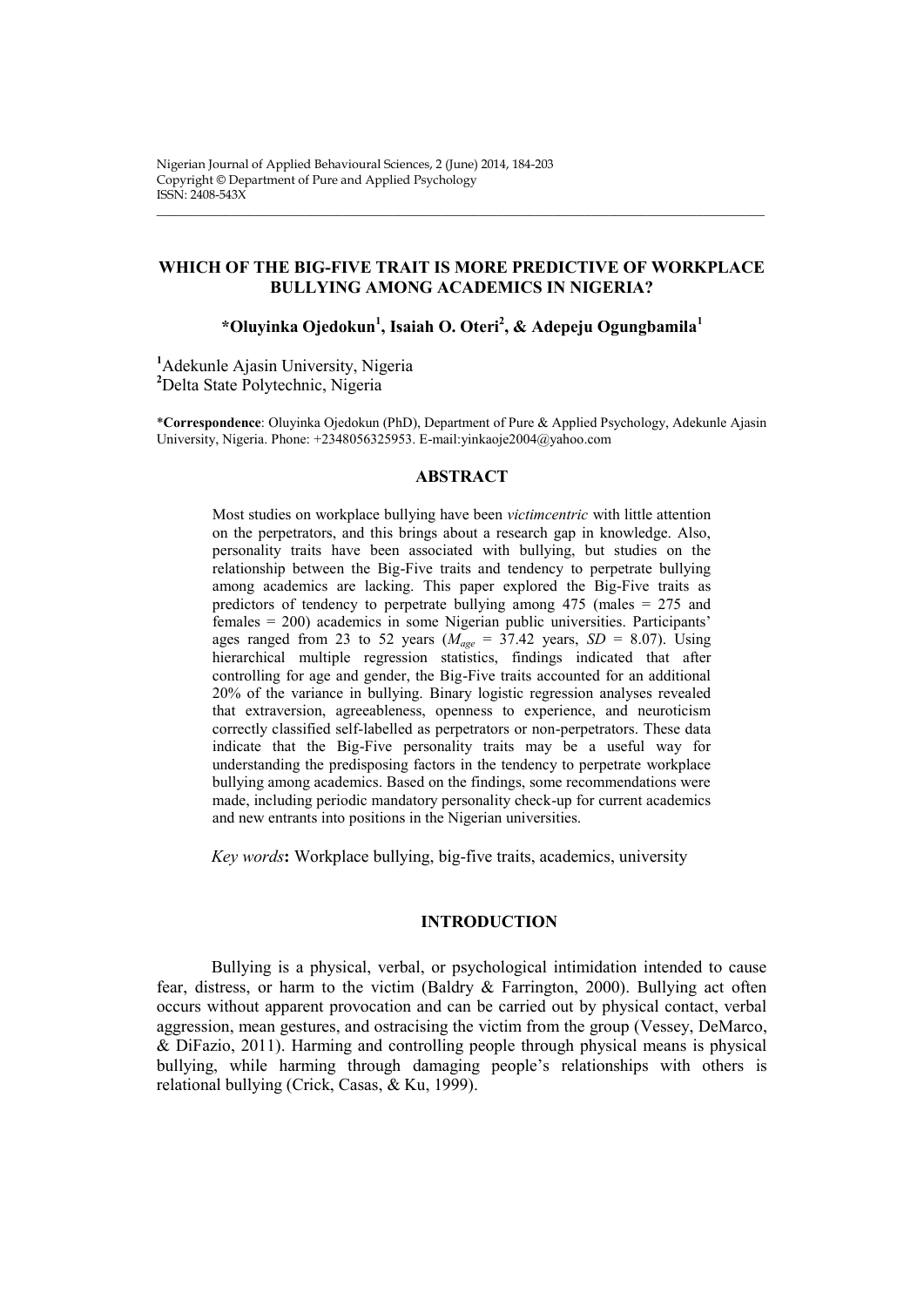The workplace is meant to be a "second home" but due to the interpersonal interaction at workplace, relational problems can arise, and consequently bullying. Workplace bullying is a collective expression that includes various forms of ill treatment and hostile behaviour in the work setting (Fox  $\&$  Stallworth, 2005). It may concern work-related or personal issues (Cowie, Naylor, Smith, Rivers, & Pereira, 2002). Workplace bullying can manifest in terms of verbal abuse, behaviours that are threatening, intimidating or humiliating, and sabotage; or some combination of the three (Namie & Namie, 2009). Workplace bullying can be vertical, occurring between superiors and subordinates, as well as horizontal, occurring between peers or colleagues (Hoel, Rayner, & Cooper, 1999).

Workplace bullying is marked by four main criteria (Einarsen, Hoel, Zapf, & Cooper, 2003). The first criterion is that the target is exposed to direct or indirect ill treatments that range from the most subtle, even unconscious, incivilities to the most blatant, intentional emotional abuse (Fox & Stallworth, 2005). The second criterion is that the negative acts in question are repeated and persistently. That is, the ill act is not a "once-off" event but rather an aggressive behaviour that is frequently directed toward one or more employees.

The third criterion is the duration of exposure to the negative experience; that is, the period of time over which the repeated events take place (Rayner, Hoel, & Cooper, 2002). As for frequency and duration, Leymann (1996) posits that the targets must be exposed to at least one negative act on a weekly basis, Mikkelsen and Einarsen (2001) indicate that a minimum of two negative acts is a more accurate measure of workplace bullying, while Zapf, Knorz, and Kulla (1996) apply a period of 6 months or longer to differentiate bullying from lower-level instances of aggression and incivility. The last characteristic is power disparity between the bully and the target, which creates a hostile work environment (Salin, 2003). Typically, the victim feels helpless in stopping the negative acts to which he or she is being subjected (Nielsen, Matthiesen, & Einarsen, 2008). Thus, bullying develops as an escalating process during the course of which the person confronted ends up in an inferior position and becomes the target of systematic negative social acts (Einarsen *et al*., 2003). No wonder, workplace is considered as a space for emotional experience that allows relationships to be defined, maintained, and abused (Kaukiainen *et al*., 2001).

#### **Characteristics of bullies**

There is a consensus that bullies are selfish, self-obsessed, insecure or envious of other employees, insensitive, threatened by competence, manipulative, have superiority complex, lack self-control, social skills, vision or initiative (Fisher-Blando, 2008; Namie, 2010). Because bullies do not know how to charm, persuade, or influence, they resort to personal or professional intimidation (Furnham, 2004). They have a desire to dominate others; and when things go wrong, they play blame games (Schachter, 2004). The compulsion to act aggressively is highlighted in bullies' constant demands for respect and consideration, rarely reciprocating the same treatment to others (Kitt, 2004).

So far, the majority of research on workplace bullying is victimentric (e.g. Chipps, Stelmaschuk, Albert, Bernhard, & Holloman, 2013; Nielsen *et al*., 2008; Yamada, Cappadocia, & Pepler, 2014). A few studies (e.g. Coyne, Chong, Seigne, & Randall, 2003; Matthiesen & Einarsen, 2007) adopt the perpetrators' perspective. That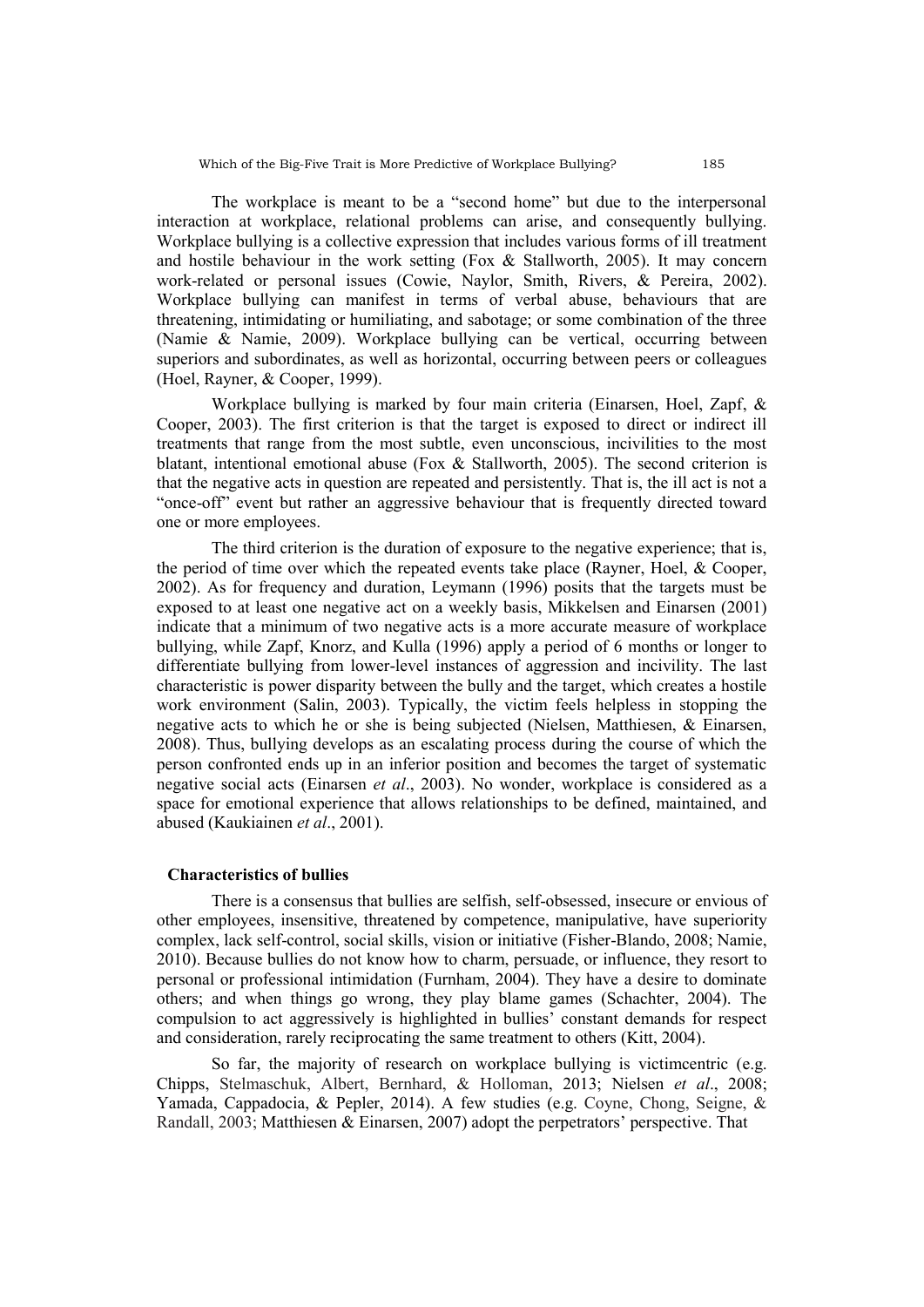is, employees who admit exhibiting negative acts with the intention of causing harm or distress to co-workers. This brings about a research lacuna; an irony refers to as the "black hole" in workplace bullying research (Rayner & Cooper, 2003), and a deficiency addressed in this article. According to Samnani and Singh (2012), research on perpetrators remains work-in-progress and therefore highlights the need for more research on the perpetrators' explanation of their own behaviour. We argue that with an understanding of why individual perpetrate workplace bullying, our ability to develop a comprehensive intervention programme that seeks to help the individuals will be enhanced.

To move further, though workplace bullying is ubiquitous and research interest on the phenomena is growing, unfortunately, scientific research among academics is few. Most researches in this area were concentrated on banking, information technology, and healthcare professions (e.g. Chipps*et al*., 2013; Ikyanyon & Ucho, 2013; Johnson, 2011). Nevertheless, interest in research on bullying in the academia has been growing in Western cultures (Lampman, Phelps, Bancroft, & Beneke, 2009; Mckay, Arnorld, Fratzl, & Thomas, 2008; Ozturk, Sokmen, Yilmaz, & Cillngir, 2008; Yamada *et al*., 2014), but it has not received similar attention as in the global community from researchers in Africa (Cunniff & Mostert, 2012; Owoyemi, 2010). Unfortunately, bullying is gradually becoming a challenge for organisations in Nigeria and their employees (Oghojafor, Muo, & Olufayo, 2012), and so far, there is a paucity of research on bullying among academics in Nigeria.

The present study focuses on bullying among academics because academia is a setting where stress, interpersonal conflict, frustration, manipulation, and neck-breaking competition are common (Kircher, Stilwell, Talbot, & Chesborough, 2011). Strained and competitive work environments, where conflicts are more often settled by taking advantage of one's position or authority, have been associated with elevated levels of workplace bullying (Vartia, 1996). Tenure also provides academics with a sense of entitlement to misbehave and use feedback of others as a means of criticism rather than support causing harm to the target. This decreases collegiality and increases bullying in the academia (Keashly & Neuman, 2010).

Moreover, academic freedom is a source of conflict on many university campuses (Keashly & Neuman, 2010). Under the notion of academic freedom, academics are, "entitled" to teaching autonomy. Perpetrators then use this opportunity to victimize non-conformists to their set standard. According to De Cuyper, Baillien, and De Witte (2009), these unique characteristics of academia generate cultures and environments which breed hostility. The assertion was buttressed by Price Spatlan (1995) who reported a 23% rate of verbal abuse among university faculty and staff in an American university.

Clearly, bullying has serious health, social, and economic consequences for the victims, perpetrators, and organisations (Einarsen, Hoel, Zapf & Cooper, 2011), and bullying may have foundations in personality types (Parkins, Fishbein, & Ritchey, 2006). To address the personality dispositions, self-confidence, aggressiveness, impulsiveness, self-esteem, hostility, extraversion, independency, egocentricism, selfishness, and perspective taking (Matthiesen & Einarsen, 2007; O'Moore & Kirkham, 2001; Seigne, Coyne, Randall, & Parker, 2007) have been documented as factors related to bullying. Baughman, Dearing, Giammarco, and Vernon (2012) reported that psychopathy was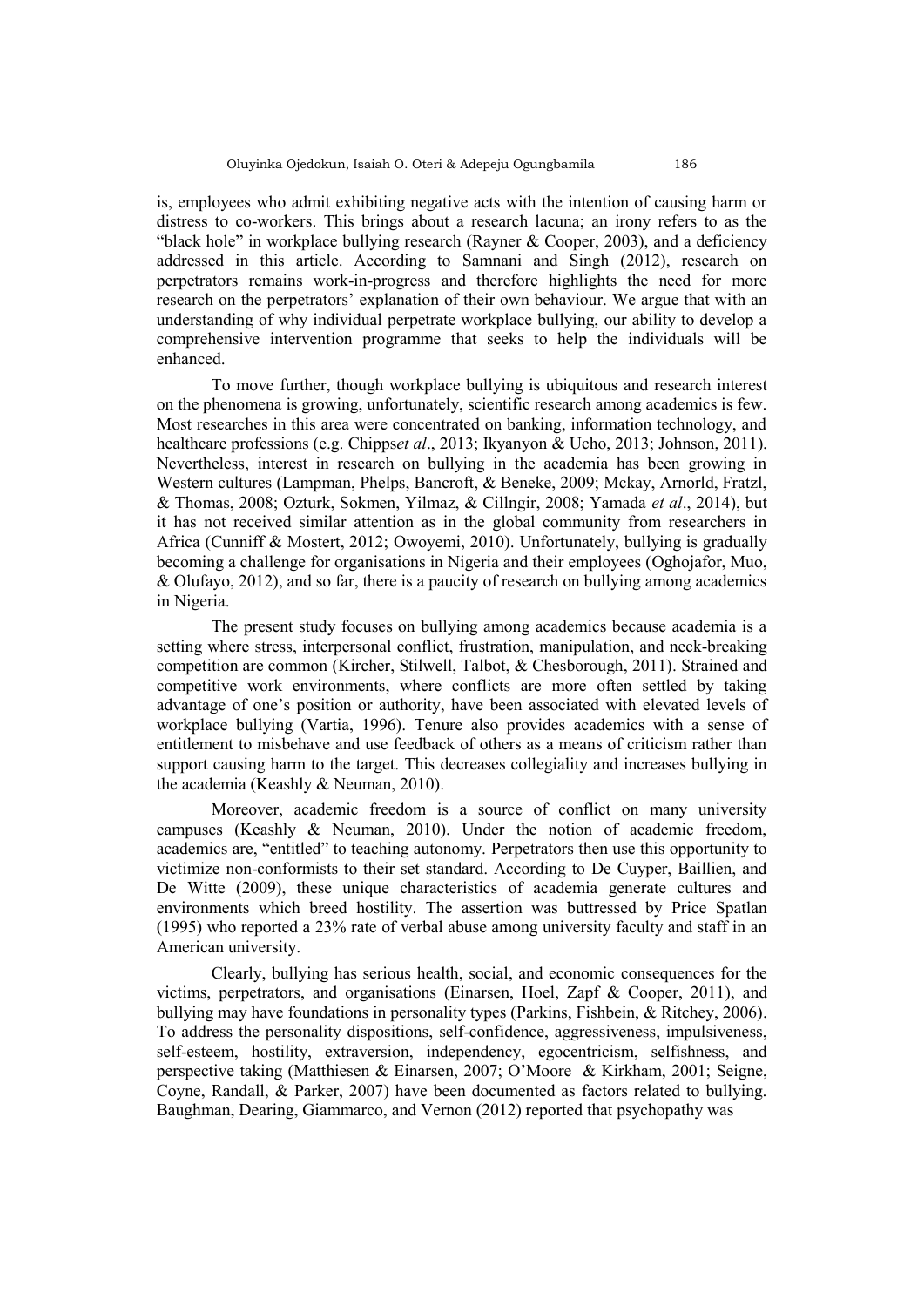most strongly associated with bullying, followed by Machiavellianism and narcissism, while Parkins *et al.* (2006) found that social dominance orientation, low perspective taking, and being male affected frequency of perpetrating bullying. Lee, Ashton, and Shin (2005) indicated that honesty-humility and extraversion predicted both anti-social behaviour directed against individuals (ASBI) and anti-social behaviour directed against the organisations (ASBO), but agreeableness was related to ASBI, whereas conscientiousness was related to ASBO.

In addition, Linton and Power (2013) reported that perpetrating bullying was positively associated with Machiavellianism, narcissism, psychoticism, aggression, and dis-inhibition. Other researchers (Einarsen, Raknes, Matthiesen, &Hellesoy, 1994; Skarlicki, Folger, &Tesluk, 1999; Zapf &Einarsen, 2003) have established a link between personality traits and victimization. These personality traits include threatened self-esteem, lack of social competence, high social anxiety, past history of aggression, and negative affectivity. Researchers (Coyne, Seigne, & Randall, 2000; Glasø, Matthiesen, Nielsen, & Einarsen, 2007) have used the Big-Five personality traits to describe the victims' personality. Coyne *et al*. (2003) found that self-reported and peerreported bullies differ on mental stability. However, they found minor and insignificant group differences on dimensions such as independence, conscientiousness, and extraversion.

Regrettably, there has not been much research on the associations between all the Big-Five traits and tendency to perpetrate bullying, particularly among academics in Nigeria. To add to the limited knowledge from this perspective, the aim of study is to explore the joint and relative influences of the Big-Five traits on the tendency to perpetrate bullying. Another goal of the study was to determine whether each of the Big-Five traits will correctly classify self-labelling perpetrators or non-perpetrators. The findings are aimed to equip management teams of educational institutions with the knowledge of how the personality traits can influence negative acts at workplace. Such information can aid in developing prevention interventions aimed at modifying individuals' personalities and reducing workplace bullying.

### **Theoretical background and hypotheses**

The theoretical perspective of this study is the 'trait theory'. Trait theorists are primarily interested in the measurement of 'traits', which is defined as habitual patterns of behaviour, thought, and emotion (Kassin, 2003). To these theorists, traits are relatively stable over time, differ among individuals (e.g., some people are dominant whereas others are submissive), and influence behaviour. Personality traits can influence people's perceptions and evaluation of the environment, their attributions for causes of events, their emotional responses, and their ability to inhibit or exhibit anti-social impulses in the workplace (Spector, 2010).

Most personality theorists consider traits to be the fundamental unit of personality (Morizot & Miranda, 2007). The general taxonomy of traits; the "Big Five" personality dimensions represent the consensus approach in the self-reported measure of personality among adults (John & Srivastava, 1999). These dimensions are not from a particular theoretical postulation, but were derived from analyses of the natural-language term people use to describe themselves and others (John & Srivastava, 1999). Rather than replacing the previous systems, the Big-Five taxonomy serves an integrative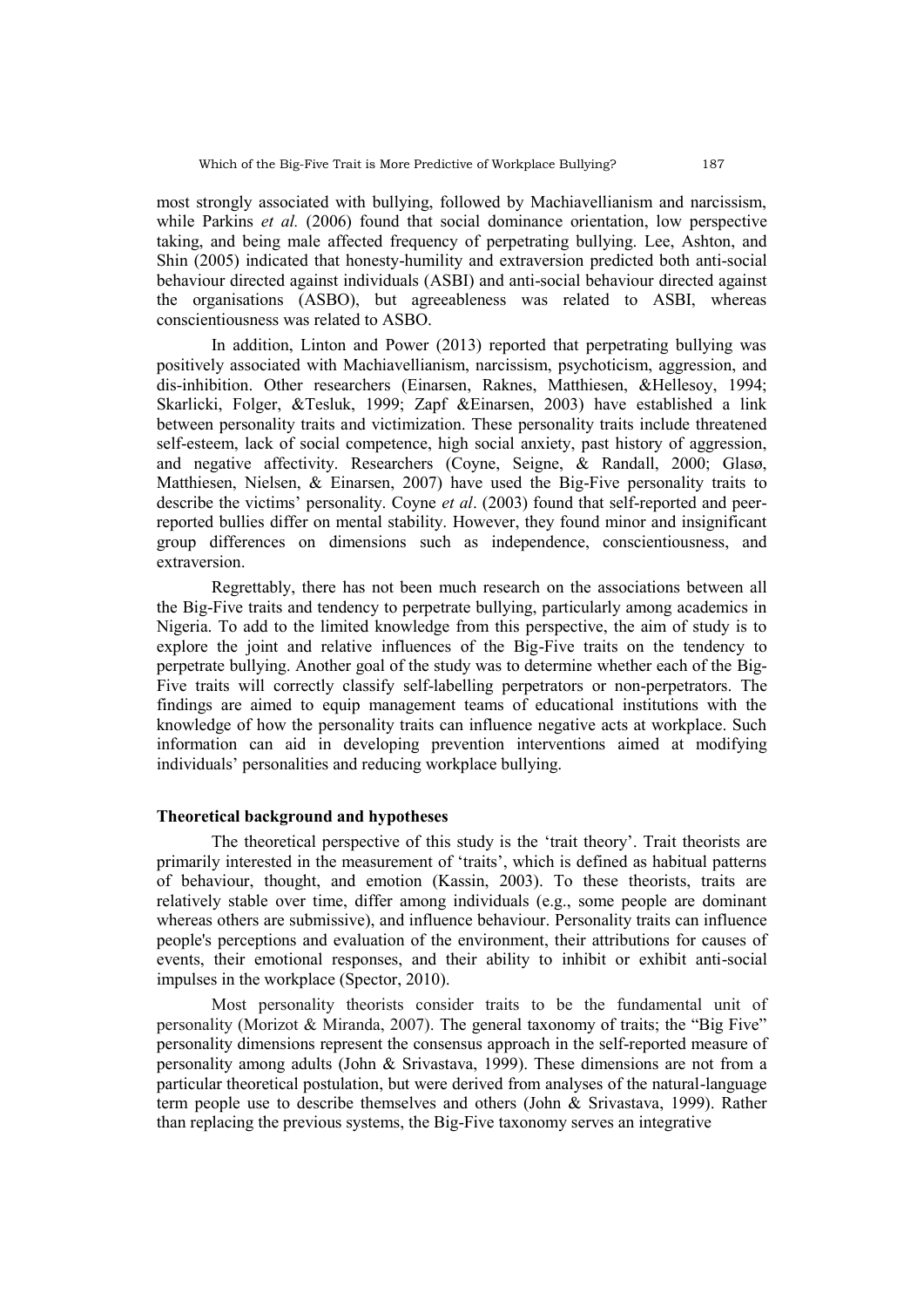function because it can represent the various and diverse system of personality in a common framework (Costa & McCrae, 1992). These factors are openness to experience, conscientiousness, extraversion, agreeableness, and neuroticism. The Big-Five model is the conceptual framework for this study.

Openness to experience (O) also referred to as 'intellectance', is associated with inquisitiveness and imagination (Goldberg, 1992; John & Srivastava, 1999). Open people tend to be more curious, imaginative, and sensitive. Close people tend to be rigid. The tendency to be resistant-to-change can prompt close people to display behaviours that are not typically socially acceptable. Thus, openness is expected to be negatively related to bullying.

Conscientiousness (C) reflects the general tendency to be more reliable rulescompliant (Roberts, Chernyshenko, Stark, & Goldberg, 2005). Highly conscientious individuals are careful, organised, and scrupulous. Those low on conscientiousness are irresponsible and unscrupulous. Thus, the tendencies for low conscientious individuals to perpetrate bullying are high, possibly due to the fact that highly conscientious individuals are reliable and rules-compliant.

Extraversion (E) reflects the degree, to which an individual is sociable, assertive, active, and energetic (John & Srivastava, 1999). Extraverts are carefree, dominant, assertive, and fond of practical jokes. Introverts are quiet, low-key, and timid. Because introverts lack the exuberance, energy, and assertiveness of extraverts, they might not be capable of engaging in bullying acts. Therefore, the tendencies for extraverts to perpetrate more bullying are high because bullies appear to be impulsive, assertive, and carefree.

Agreeableness (A) describes accommodating and cooperative orientation rather than suspicious and antagonistic demeanour (Goldberg, 1990). Agreeable individuals tend to be considerate, tolerant, and cooperative. Disagreeable people are manipulative, inflexible, suspicious, ruthless, irritable, and self-centred (Costa, McCrae, & Dembroski, 1989). Given that agreeable people desire positive relationship with others, they are less likely to perpetrate bullying.

Finally, neuroticism (N), also known inversely as emotional stability refers to the tendency to experience negative emotions and disgust (John & Srivastava, 1999). High scorers tend to be hostile, impulsive, angry, and anxious compared to low scorers. Emotional stability seems to be important in interpersonal relationships and social interactions. Neurotic individuals lack ability to self-regulate responses to interpersonal conflict than those who are emotionally stable (Dahlena, Edwards, Tubré, Zyphurd, & Warren, 2012). Hence, neurotic individuals are more likely to perpetrate bullying.

In terms of control variables, Lynch (2002) posited that women and men of all races and ages and in all workplaces, regardless of the size or type of business, can potentially perpetrate workplace bullying.The first demographic variable we proposed as a control variable is gender because bullying may be a way to reinforce the masculinity of individuals, groups, and the job itself. In general, studies have shown that perpetrators of workplace bullying are more often male than female (Hauge, Skogstad, & Einarsen, 2009; Namie, 2010; Samnani & Singh, 2012).The second demographic variable proposed as a possible control variable is age. Although limited research exists regarding age and tendency to perpetrate workplace bullying, especially among academics. However, Quine (2002) found comparable levels of victimization between young and old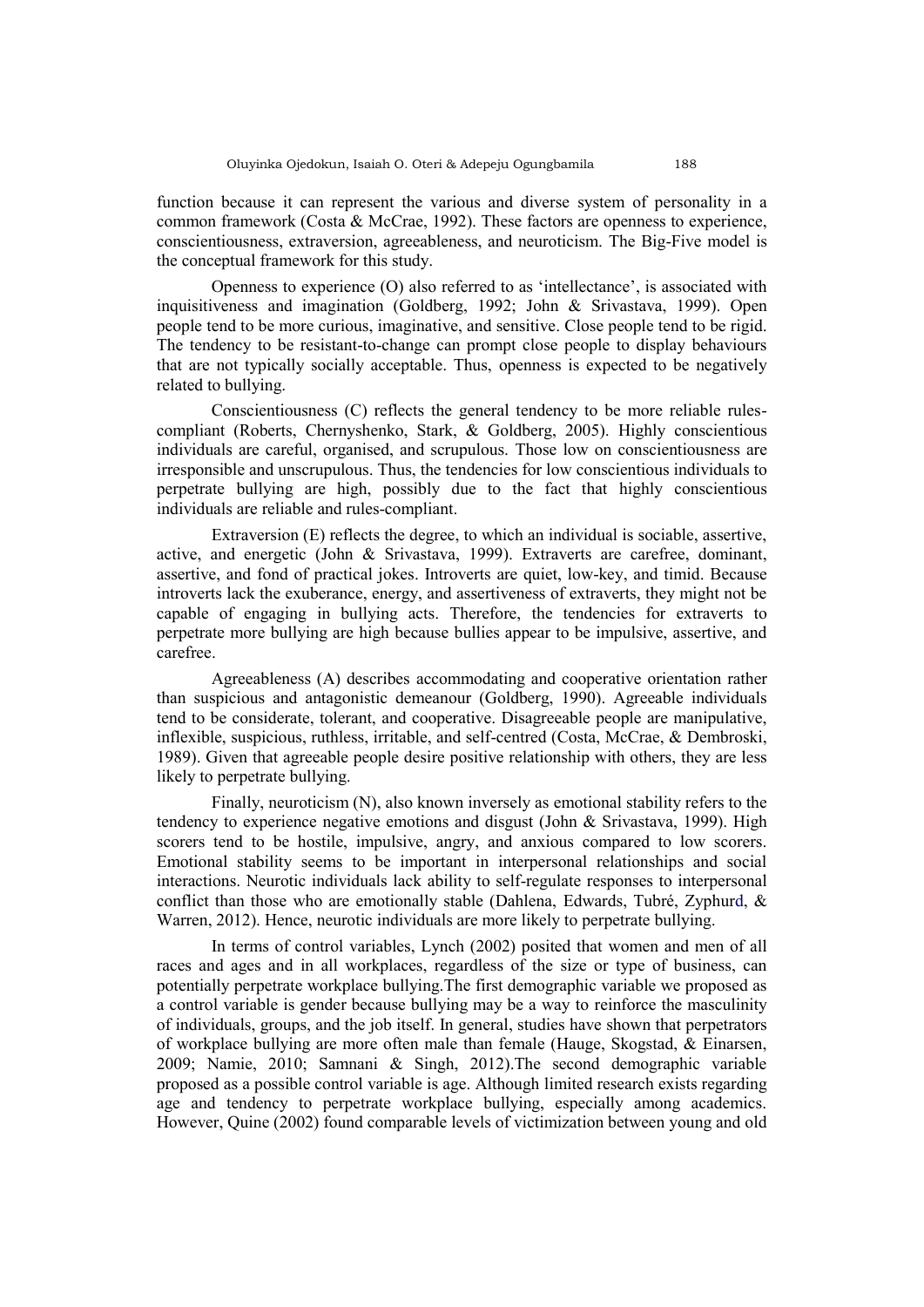employees. In contrast, Einarsen and Skogstad (1996) reported that older employees were being bullied more than younger employees.

Given that the characteristics of bullies resemble those of high scorers on extraversion, and neuroticism, and low scorers on openness, conscientiousness, and agreeableness (Fisher-Blando, 2008; Namie, 2006); these traits can be the predisposing factors in perpetrating bullying, and correctly differentiating self-label perpetrators or non-perpetrators. Researchers have indicated agreeableness and conscientiousness as the factors associated with delinquency and, more broadly, antisocial behaviours in both correlational (e.g. Mak, Heaven, & Rummery, 2003; Miller & Lynam, 2001) and between-group comparison (e.g. Le Corff &Toupin, 2009; van Dam, Janssens, & De Bruyn, 2005) studies. The following research questions guided the research design, data collection procedures, and data analyses in the study:

- 1. Do the Big-Five personality traits predict workplace bullying among academics?
- 2. To what extent does each of the Big-Five personality traits accurately classify selfidentified perpetrators or non-perpetrators of workplace bullying?

#### **METHOD**

#### **Design and participants**

This was a cross-sectional survey that involved 475 academics (275 males, 57.9% and 200 females, 42.1%). Participants' ages ranged from 23 to 52 years ( $M_{\text{gee}}$  = 37.42 years,  $SD = 8.07$ ). Participants were drawn from Faculties of Social Sciences 119 (25.1%), Education 48 (10.1%), Medical Sciences 88 (18.5%), Arts 91 (19.2%) and Sciences 129 (27.2). Their academic qualifications were Master degree (275, 57.9%) and Doctorate degree (200, 42.1%). Their marital status varied from married 196 (41.3 %), single 137 (28.8%), divorced 49 (10.3), separated 43 (9.1%), and widowed 50 (10.5%). Tenure in organisation ranges from 3 to 22 years ( $M = 10.43$ ,  $SD = 4.77$ ). At the time of the study, 35 respondents (7.37%) were Graduate Assistant, 62 (13.05%) were Assistant Lecturer, 92 (19.37%) were Lecturer II, 84 (17.68%) were Lecturer I, 96 (20.21) were Senior Lecturer, 49 (10.32%) were Associate Professor, and 57 (12.00%) were Professor. Only 97 (14.11%) participants labelled themselves as perpetrators.

#### **Measures**

*Big-Five traits*: The traits of openness to experience, conscientiousness extraversion, agreeableness, and neuroticism were measured using the Big-Five Inventory (BFI, John, Donahue, & Kentle, 1991). The instrument is a 44-item self-report inventory measuring neuroticism (8 items) "I see myself as someone who is relaxed, handles stress well", extraversion (8 items) "I see myself as someone who is talkative", openness to experience (10 items)"I see myself as someone who is curious about many different things", agreeableness (9 items) "I see myself as someone who tends to find fault with others", and conscientiousness (9 items) "I see myself as someone who does a thorough job". Participants were asked to indicate their response to each item on a 5 point response format with options ranging from  $1 =$  Strongly Disagree to  $5 =$  Strongly Agree. Higher scores indicated higher levels of each dimension. According to John and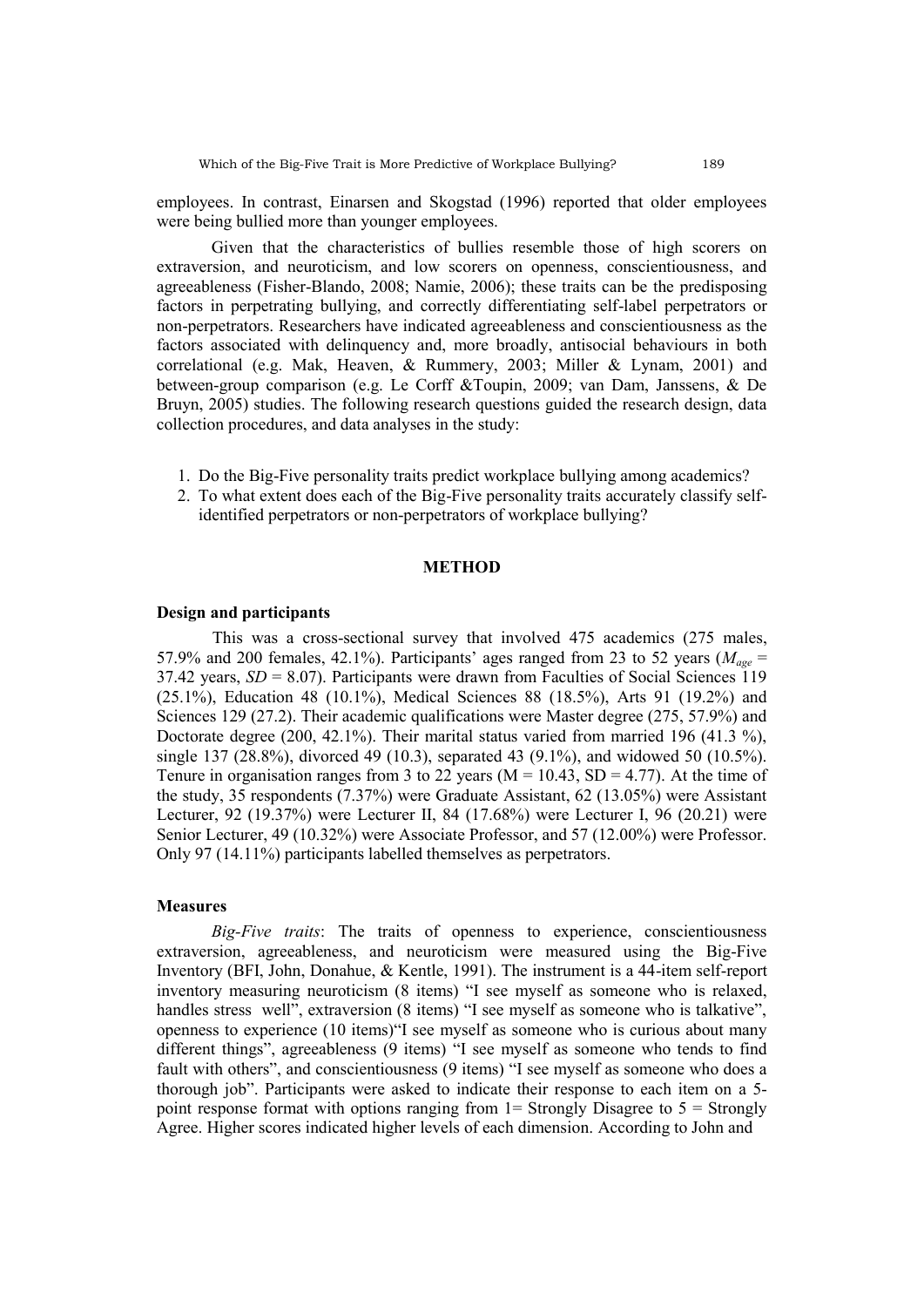Srivastava (1999), the alpha of BFI scales ranges from.75 to .90 and average above .80; 3 months test-retest reliabilities range from .80 to .90.

*Bullying*: Tendency to perpetrate bullying was measured in two ways. First, the Negative Acts Questionnaire-Revised (NAQ-R, Einarsen, Hoel, & Notelaers, 2009) was adapted. The scale contains 22 items and response categories were never (1), occasionally (2), monthly (3), weekly (4), daily (5). The items were adapted to perpetrator wording instead of victim wording. Sample items on the adapted NAQ-R include "Withholding information which affects someone's performance", "Humiliating or ridiculing someone in connection with his/her works". Tendency to perpetrate bullying was measured by adding and averaging the total score on the adapted NAQ-R. Higher scores above the mean represent more tendencies to bullying, and vice-versa. The scale has excellent internal consistency ( $\dot{\alpha}$  = .90) and good content and discriminant validity (Einarsen *et al*., 2009).

Given that the NAQ-R items were adapted in this present study, a factor analysis was conducted to determine if any underlying structure exists for the items. Principal components analysis (PCA) was conducted utilising Varimax rotation. The initial analysis retained six components with 53.01% of total variance. Four criteria were used to determine the appropriate number of components to retain: eigenvalue, variance, scree plot, and residuals. Criteria indicated that retaining three components should be investigated. Thus PCA was conducted to retain three components and applied the Varimax rotation. Inclusion of three components increased the model fit as it decreased the number of residuals exceeding the .05 criteria. After rotation, three components emerged, these are work related issue which accounted for 13.25%, personal issues which accounted for 12.59%, and physical aggression which accounted for 11.12%. These were the three factors established by Einarsen *et al.* (2009). However, item sixteen did not load on any of the three factors. (See appendix 1).

*Self-label perpetrator.* The adapted NAQ-R deals with the frequency, duration and perception of bullying, but not self-label as perpetrators or non-perpetrators. Therefore, the respondents were provided with a definition of bullying as follows: "Bullying refers to the perpetration of negative behaviours, which can either be physical, psychological and/or verbal that inflict harm on another person. The victimization should have been occurring repeatedly and consistently for at least six months. The participants were asked to indicate "Yes or No" whether they have subjected anyone in their workplace to such behaviour in the last six months.

#### **Procedure**

At the onset of data collection, three federal and four state universities in the South-western Nigeria were randomly selected for inclusion in the study. The relevant authorities were approached for permission to conduct the survey among their academics. To obtain informed consent and to reduce self-report bias, confidentiality and anonymity were provided through a highlighted sentence at the top of the questionnaire that requests the participants to indicate their interest in participating in the study and not to identify themselves in any way. Through snow-balling technique the researcher established contacts with colleagues at other universities who administered the questionnaires to their colleagues at their departments, faculties, and during the meetings of the Academic Staff Union of Universities (ASUU). ASUU is the umbrella union for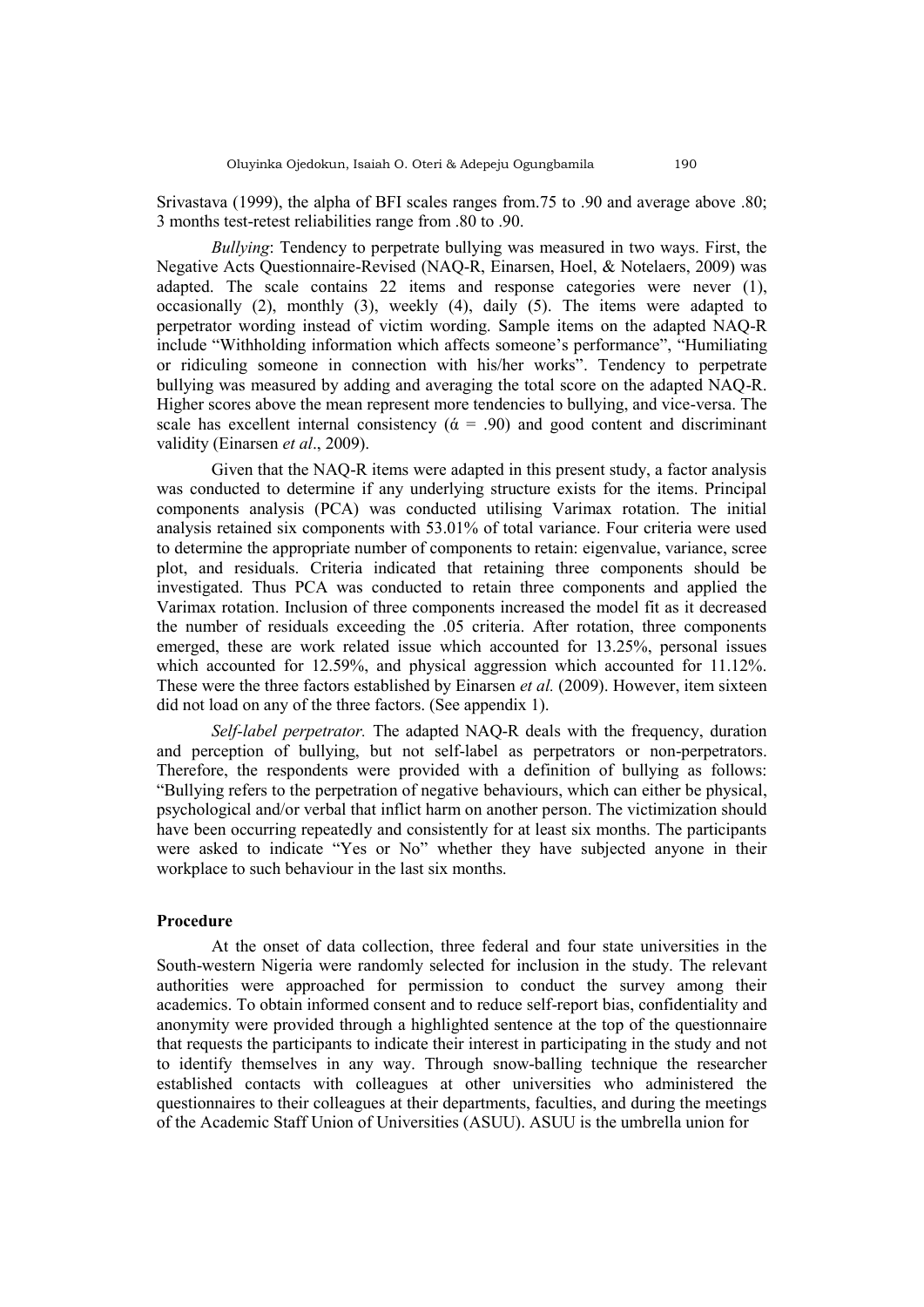all academic staff in public universities in Nigeria. All contacts were briefed on the procedures for data collection. A total of 700 hundred questionnaires were allocated in equal proportion of 100 questionnaires per university. A total of 514 completed questionnaires were returned, and after screening, only 475 were found valid for data analysis, the remaining 39 questionnaires were discarded due to incomplete data.

### **RESULTS**

Means, standard deviations, ranges, and internal consistency using Cronbach's alpha coefficients for the study variables can be found in Table 1.

Table 1:

| Variables          | Range  | <b>Minimum</b> | <b>Maximum</b> | Mean   | SD    | <b>Skewness</b> | <b>Kurtosis</b> | Alpha |
|--------------------|--------|----------------|----------------|--------|-------|-----------------|-----------------|-------|
| <b>Openness</b>    | 27.00  | 18.00          | 45.00          | 32.69  | 4.90  | $-.89$          | $-27$           | .98   |
| Conscientiousness  | 30.00  | 13.00          | 43.00          | 30.36  | 5.22  | $-22$           | .02             | .82   |
| Extraversion       | 68.00  | 17.00          | 85.00          | 43.56  | 16.57 | $-38$           | $-.35$          | .78   |
| Agreeableness      | 30.00  | 13.00          | 43.00          | 30.81  | 4.79  | $-20$           | .03             | .92   |
| Neuroticism        | 22.00  | 13.00          | 35.00          | 34.41  | 3.69  | .02             | $-08$           | .73   |
| Workplace bullying | 124.00 | 31.00          | 155.00         | 116.61 | 30.15 | $-1.08$         | .81             | .73   |

**Descriptive Statistics on the Study Variables (n = 475)**

#### **Predictors of workplace bullying**

As suggested by Menard (2010), preliminary analysis of the data was performed to check the assumptions of normality, linearity and multicollinearity with respect to the selected predictors of the study. The Big-Five traits were subjected to linear regression analysis to evaluate multicollinearity among the predictors. Multicollinearity among predictors in regression analysis creates problems for the validity of the model under investigation. In particular, it affects the validity of the statistical tests of the regression coefficients by inflating their standard errors (Garson, 2010). Results showed that the data did not violate the multicollinearity assumption. The tolerance value of each independent variable was greater than .72 which exceeded the suggested criteria of below .10 (Pallant, 2007). Lack of multicollinearity among the independent variables was also supported by the obtained variance inflation factor (VIF) values. They were all well below the cut-off value of .10 (Field, 2009). The VIF values of the variables ranged from 1.04 to 1.45.

To test the predictive power of the Big-Five personality traits on workplace bullying, two hierarchical regression analyses were conducted. In the first step, age and gender were entered as independent variables and in the second step, the Big-Five personality traits were entered as predictors. The results were presented in Table 2.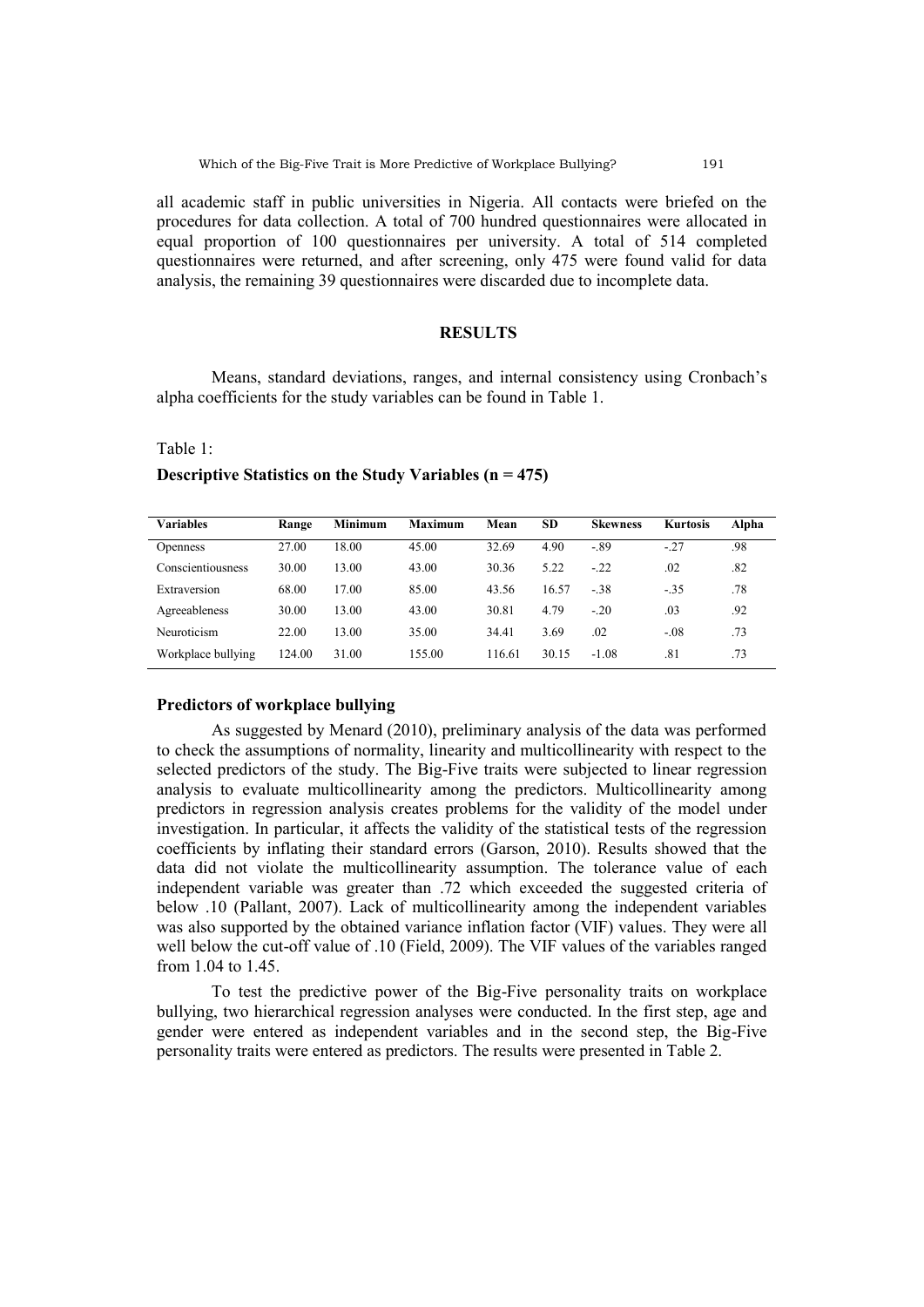#### Table 2:

| Variables/steps   | B           | <b>SE</b>               | B                  | $\boldsymbol{T}$ | <b>Correlations</b>  |         | <b>Collinearity statistics</b> |                  |            |
|-------------------|-------------|-------------------------|--------------------|------------------|----------------------|---------|--------------------------------|------------------|------------|
|                   |             |                         |                    |                  | Zero-order           | Partial | Part                           | <b>Tolerance</b> | <b>VIF</b> |
| Step 1            |             |                         |                    |                  |                      |         |                                |                  |            |
| Age               | .36         | .64                     | .03                | .57              | .03                  | .03     | .03                            | .94              | 1.07       |
| Gender            | .31         | 3.45                    | .01                | .09              | $-.00$               | .01     | .01                            | .94              | 1.07       |
| $R = .03$         | $R^2 = .00$ | <i>Adj.</i> $R^2 = .01$ | $\Delta R^2 = .00$ | $F = 0.16$       | $\Delta F = 0.16$    |         |                                |                  |            |
| Step 2            |             |                         |                    |                  |                      |         |                                |                  |            |
| <b>Openness</b>   | $-.67$      | .35                     | $-11$              | $1.93*$          | $-.27*$              | $-.11$  | $-.10$                         | .79              | 1.27       |
| Conscientiousness | $-1.46$     | .35                     | $-.25$             | $-4.22**$        | $-37*$               | $-.23$  | $-.21$                         | .79              | 1.45       |
| Extraversion      | .33         | .09                     | .18                | $3.58**$         | $.17*$               | .20     | .18                            | .79              | 1.04       |
| Agreeableness     | $-.83$      | .35                     | .13                | $-2.37**$        | $-.26*$              | $-.13$  | $-.12$                         | .80              | 1.26       |
| Neuroticism       | .77         | .42                     | .10                | $1.84*$          | $.18*$               | .10     | .09                            | .94              | 1.07       |
| $R = .45$         | $R^2 = .21$ | <i>Adj.</i> $R^2 = .19$ | $\Delta R^2 = .20$ | $F = 11.81**$    | $\Delta F = 16.46**$ |         |                                |                  |            |

**Hierarchical Multiple Regression on Workplace Bullying** 

**Note:** \*\*  $p < .001$ , \*  $p < .05$ .  $N = 475$ .

The results revealed that Openness to experience had a significant negative correlation with workplace bullying  $(r = -.27, p < .05)$ . Conscientiousness had a significant negative correlation with workplace bullying  $(r = -0.37, p < 0.05)$ . There was a significant positive relationship between extroversion and workplace bullying  $(r = .17, p)$  $<$  0.05). Agreeableness was inversely related to workplace bullying ( $r = -0.26$ ,  $p < 0.05$ ). Neuroticism had a significant positive relationship with workplace bullying ( $r = .35$ ,  $p <$ .05). There was no significant relationship between workplace bullying and the following; age  $(r = .03, p > .05)$  and gender  $(r = -.00, p > .05)$ . Overall, the results suggest relationships between some predictors and the criteria. This means that these variables should be included in further analyses as they have met the requirements of regression analysis.

In the first step, the results reveal that age,  $\beta = .03$ ;  $t = .57$ ;  $p > .05$  and gender,  $\beta$  $= .01$ ;  $t = .09$ ;  $p > .05$  did not contribute significantly to the tendency to perpetrate workplace bullying. The results show that the two variables jointly contributed 00% with  $F(2, 473) = 0.133$ ,  $p > .05$  to the variance in the criterion variable. In step 2, the results show that all the personality traits significantly predicted the tendency to perpetrate workplace bullying;  $R^2 = .21$  and  $F(5, 470) = 11.814$ ,  $p < .01$ , indicating that the variables contributed about 21% to the variance in victimizing others, and  $R^2$  change from 00% to 20%. With this finding, it indicates that the Big-Five personality traits contributed more to the prediction of workplace bullying beyond the contribution of age and gender.

When each trait was considered, conscientiousness,  $\beta$  = -.23;  $t$  = -4.22;  $p$  < .001 contributed more to the tendency to bullying, and this was followed by extraversion,  $\beta$  = .18;  $t = 3.58$ ;  $p < .001$ , agreeableness,  $\beta = -.13$ ;  $t = .2.37$ ;  $p < .001$ , openness to experience,  $\beta = -11$ ;  $t = -1.97$ ;  $p < .05$  and neuroticism,  $\beta = 0.10$ ;  $t = 1.84$ ;  $p < .05$ , respectively. The finding indicated that among the Big-Five traits, conscientiousness was the most significant predictor of workplace bullying. The prediction of conscientiousness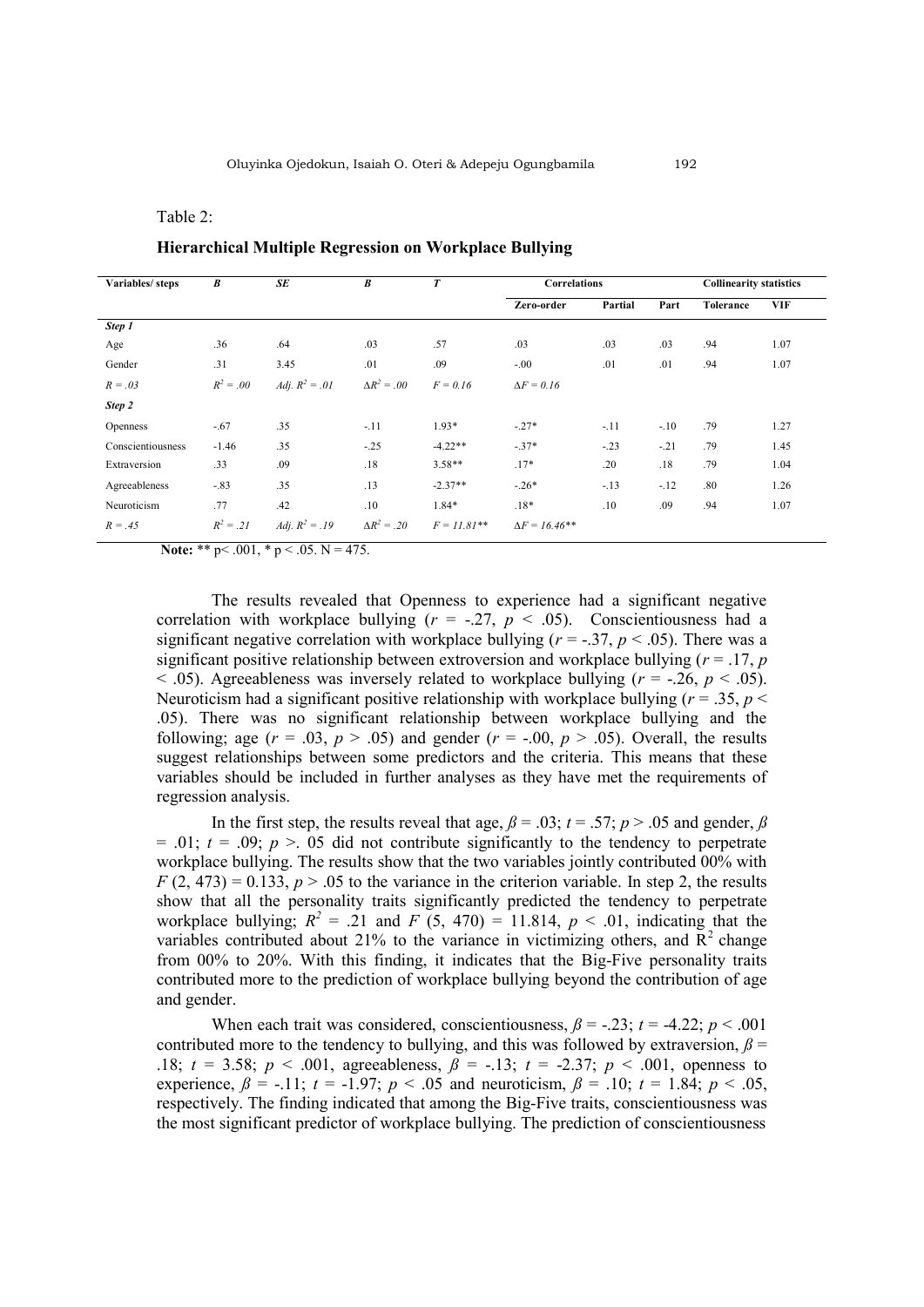was followed by that of extraversion, agreeableness, openness to experience, and neuroticism. This supports the first research question.

The binary logistic regression procedure was used to determine whether the Big-Five personality factors were predictive of the likelihood of being a perpetrator (coded as  $Yes = 1)$  or not a perpetrator (coded as  $No = 0$ ). The results indicate that when all the Big-Five factors are considered together, they significantly predict self-label as perpetrators or non-perpetrators, (-2 Log Likelihood 103.54; Goodness-of-Fit=511.49;  $\chi^2(5) = 24.32, p < .001$ ). This implies that the odds to self-label as perpetrators or nonperpetrators were related to the Big-Five personality traits.

The model correctly classified approximately 25.7% of the cases. The "pseudo"  $R<sup>2</sup>$  estimates indicate that the model explained between 14% (Cox & Snell R Squared) and 21% (Nagelkerke R Squared) of the variance in self-label perpetrators. Table 3 presents a summary of the binary logistic regression coefficients, Wald statistics, odds ratios [(Exp (B)] along with a 95% CI.

Table 3:

## **Logistic Regression on Workplace Bullying**

| <b>Variables</b>  | B       | SE   | Wald  | d <i>f</i> |     | Odds ratio (OR) | 95% CI        |
|-------------------|---------|------|-------|------------|-----|-----------------|---------------|
| <b>Openness</b>   | $-1.03$ | .03  | 24.16 |            | .04 | 1.21            | $.98 - 1.01$  |
| Conscientiousness | $-1.19$ | .53  | 5.75  |            | .01 | 1.10            | $.91 - 1.02$  |
| Extraversion      | 2.85    | .04  | .41   |            | .00 | 3.47            | $1.01 - 1.12$ |
| Neuroticism       | 1.02    | .08  | 4.28  |            | .00 | 2.33            | $.96 - 1.09$  |
| Agreeableness     | $-1.10$ | .03  | 9.85  |            | .04 | 1 20            | $.94 - 1.04$  |
| Constant          | .64     | 1.23 | l 53  |            | .61 | 19              |               |

Wald statistics indicated that all the variables significantly predict self-labelling as perpetrators or non-perpetrators. For the coefficients, the strongest predictor was extraversion, the OR is 3.47, and it is statistically significant  $(p < 0.01)$ ; therefore, extraverts are 3.47 (or 47%) times more likely than introvert to label themselves as perpetrators. The OR for neuroticism indicated that highly neurotic academics are 2.33 (or 33%) times more likely than emotionally stable academics to label themselves as perpetrators. The effect of openness to experience is also significant but negative, indicating that closed people are more likely to label themselves as perpetrators than open people. The OR indicated that they are 1.21 times (or 21%) more likely to label themselves as perpetrators. The OR for agreeableness indicated that low agreeable (disagreeable) academics are 1.20 times (or 20%) more likely to identify themselves as perpetrators compared to agreeableness. For conscientiousness, the 1.10 odds ratio means that low conscientious individuals are 1.10 times (or 10%) more likely to label themselves as perpetrators compared to high conscientious individuals. This supports the third research question.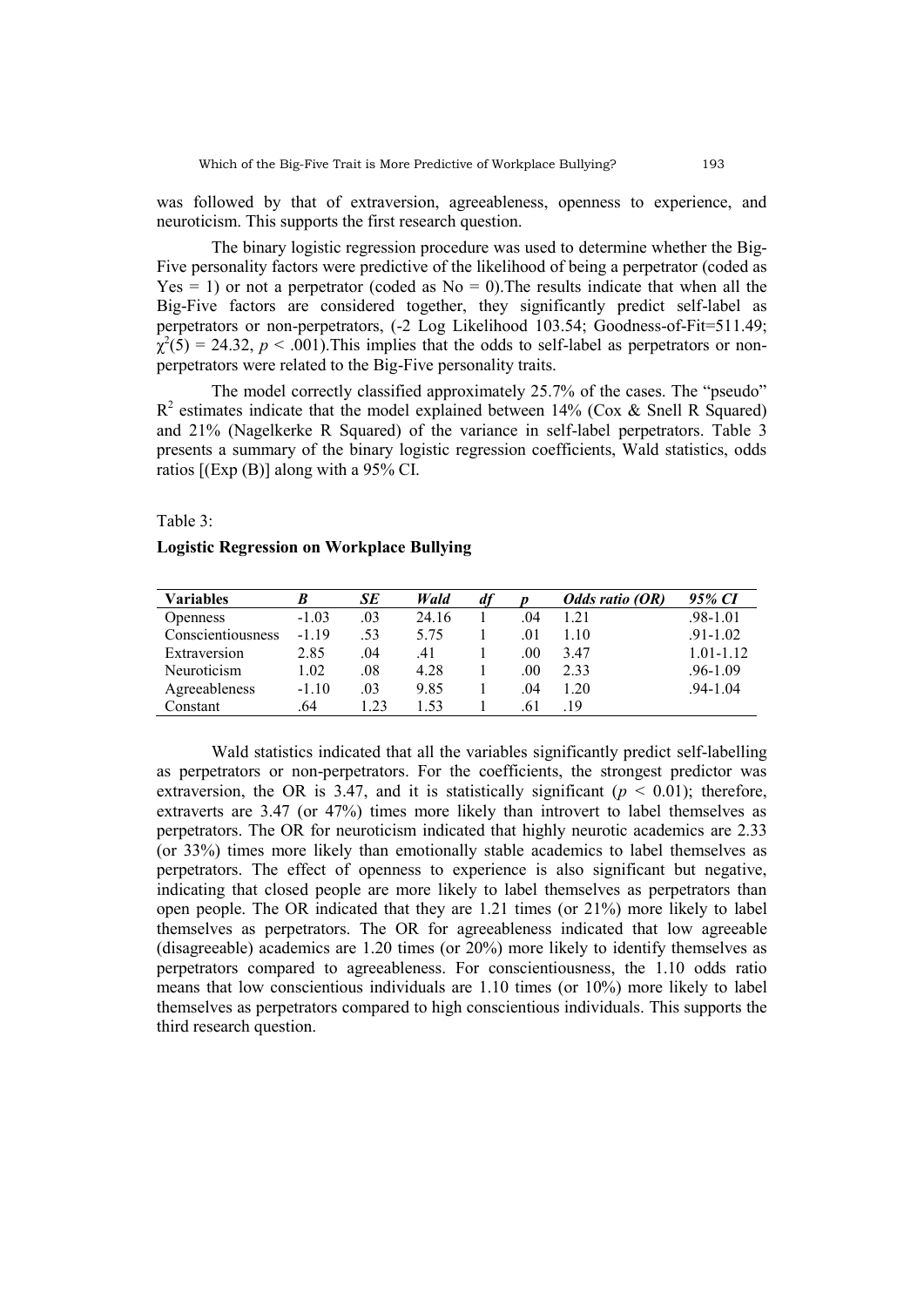The primary aim of this study was to explore the influence of the Big-Five personality traits in predicting the tendency to bullying among academics and to determine whether each of these traits will correctly classify self-labelled perpetrators or non-perpetrators. The findings suggest that conscientiousness, extraversion, agreeableness, openness to experience, and neuroticism were significant predictors of bullying tendencies. The effects remained even after controlling for age and gender. The findings confirm that the Big-Five personality traits are related to bullying and provide very strong support for the five-factor theory.

Furthermore, the findings suggest that individuals who portrayed themselves as conscientious, agreeable, open, extraverted, and neurotic were less likely to perpetrate bullying. Therefore, conceptualising tendencies to perpetrate bullying and self-labelling as perpetrators in terms of personality traits as suggested by Spector (2010) appears to make some sense. It should be noted that some characteristics of bullies resemble those of individuals who are low in agreeableness, conscientiousness, and openness to experience, and those of individuals who are high in both neuroticism and extraversion (Fisher-Blando, 2008; Namie, 2010). The findings dovetail nicely with results from a number of cross-sectional studies (e.g. Lee *et al*., 2005; Matthiesen & Einarsen, 2007; Seigne *et al*., 2007) which indicated association between some personality traits and bullying. Previous research has also found a link between personality factors and bullying (e.g. Linton & Power, 2013; Skarlicki *et al*., 1999). The findings concur with the notion of Zapf and Einarsen (2003) on comprehensive model of workplace bullying that highlights the personality of victims and perpetrators. The findings imply the need to acknowledge that personality traits can be the psychological basis for anti-social behaviour and that proper and thorough assessment of personality traits will yield vital information regarding predisposition to workplace behaviour.

With regard to the extent of the relation between each of the Big-Five traits and bullying, the personality variables of conscientiousness, extraversion, agreeableness, openness to experience, and neuroticism, respectively, are highly associated with more tendencies to bullying. The finding is consistent with previous quantitative studies in this area (e.g. Baughman *et al*., 2012; Coyne *et al*., 2007; Linton & Power, 2013; Parkins *et al*., 2006; Skarlicki *et al*., 1999; Zapf & Einarsen, 2003). Given the research findings to date, it appears Big-Five traits may be dispositional factor underlying bullying tendencies among academics.

The most prominent pattern of results in the present study was that bullying is more likely when individuals were lower in conscientiousness, agreeableness, and openness to experience and higher in extraversion and neuroticism. What is also illuminating is that labelling self as perpetrators or non-perpetrators have stronger associations with each of the Big-Five personality traits. The findings indicated that individuals who portrayed themselves as extrovert, neurotic, close-minded, disagreeable, and low conscientious were more likely to self-label themselves as perpetrators. Although agreeableness and conscientiousness are two traits that have emerged as strong predictors of delinquency and, more broadly, antisocial behaviours in both correlational (e.g. Mak *et al.,* 2003; Miller & Lynam, 2001) and between-group comparison (e.g. Le Corff & Toupin, 2009; van Dam *et al.,* 2005) studies, nevertheless, the role of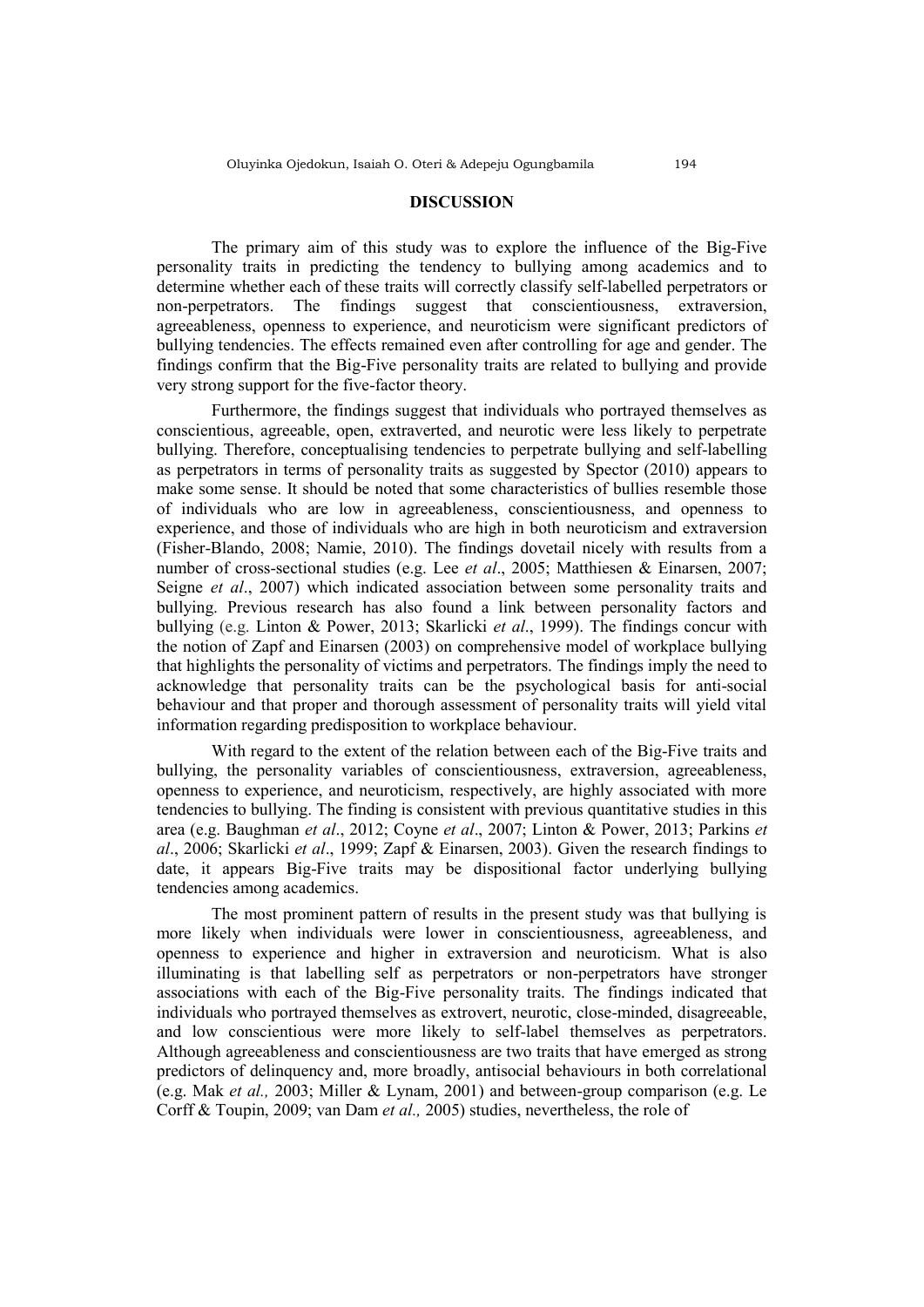personality in bullying had been highlighted in previous studies (Coyne *et al*., 2003).The findings supported the hunch that personality traits play a significant role in tendencies to bullying and self-identification as perpetrators or non-perpetrators (Parkins *et al*., 2006), and uphold the role of the Big-Five personality traits in workplace victimization.

People who are less conscientious have greater tendencies toward irresponsibility, lack dependability, less likely to adhere to social etiquette and norms for appropriate interpersonal relationship. Perhaps these characteristics also lead them to report more bullying tendencies and label themselves as perpetrators. This tentatively suggests that psychosocial interventions designed to develop skills associated with conscientiousness (e.g. self-discipline, regard for consequences) might serve the purpose of inhibiting negative work behaviours. It will be important to assess these types of skills in future research using objective conscientiousness and bullying measures, to further assess the potential efficacy of such interventions.

The lower scores in Agreeableness also reflected that individuals who are more vengeful, antagonistic, quarrelsome, and manipulative are likely to perpetrate bullying and self-label themselves as perpetrators. Perhaps agreeable individuals reported fewer tendencies to bullying because they want to avoid disruption of relationships and are concerned with the welfare of others. Agreeableness trait may be self-restricting, and can foster more cooperative exchanges between people that prevent hostility from initially developing. The findings imply that an intervention strategy might be to identify individuals low in agreeableness through systematic personality evaluations, and expose them to personality modification intervention programme (e.g. respect for the right of others, good social relations, and mentoring).

Neurotic individuals who are more temperamental, envious, and fearful compared to emotionally stable individuals who are not easily upset and free from persistent negative feelings are likely to perpetrate bullying and label themselves as perpetrators. This finding is fairly anticipated because of the feelings of selfconsciousness and worry that characterise neurotic individuals, emotional stability is crucial in interpersonal relationships and social interactions. It represents individual's ability to self-regulate responses to interpersonal conflict (Dahlena *et al*., 2012). For this reason, the assessment of Neuroticism trait may reveal a predisposition to engage in negative acts at workplaces. Because employees higher in neuroticism may have low threshold for stress, they may benefit from techniques that address coping with anger and anxiety. Additionally, organisational management should promote an organisational culture that prevents workplace harassment and bullying.

Lower scores in Openness to Experience reflected that individuals who are not very curious, imaginative, or intelligent are more likely to perpetrate bullying and label themselves as perpetrators. This is because when these individuals are confronted with diverse views; it is likely that their decreased cognitive ability and rigidity in thought which are antithetical to values that deemphasise maintaining the status quo may predispose them to adopt unorthodox means in order to maintaining the status quo. Open individuals, who are more aware of their feelings, are likely to scrutinize negative thoughts and emotions with openness and clarity, and use this appraisal to guide their reactions to work situations. The findings imply that negative acts of close-minded individuals can be reduced through intervention strategies aim at increasing perspectivetaking abilities and social problem-solving skills.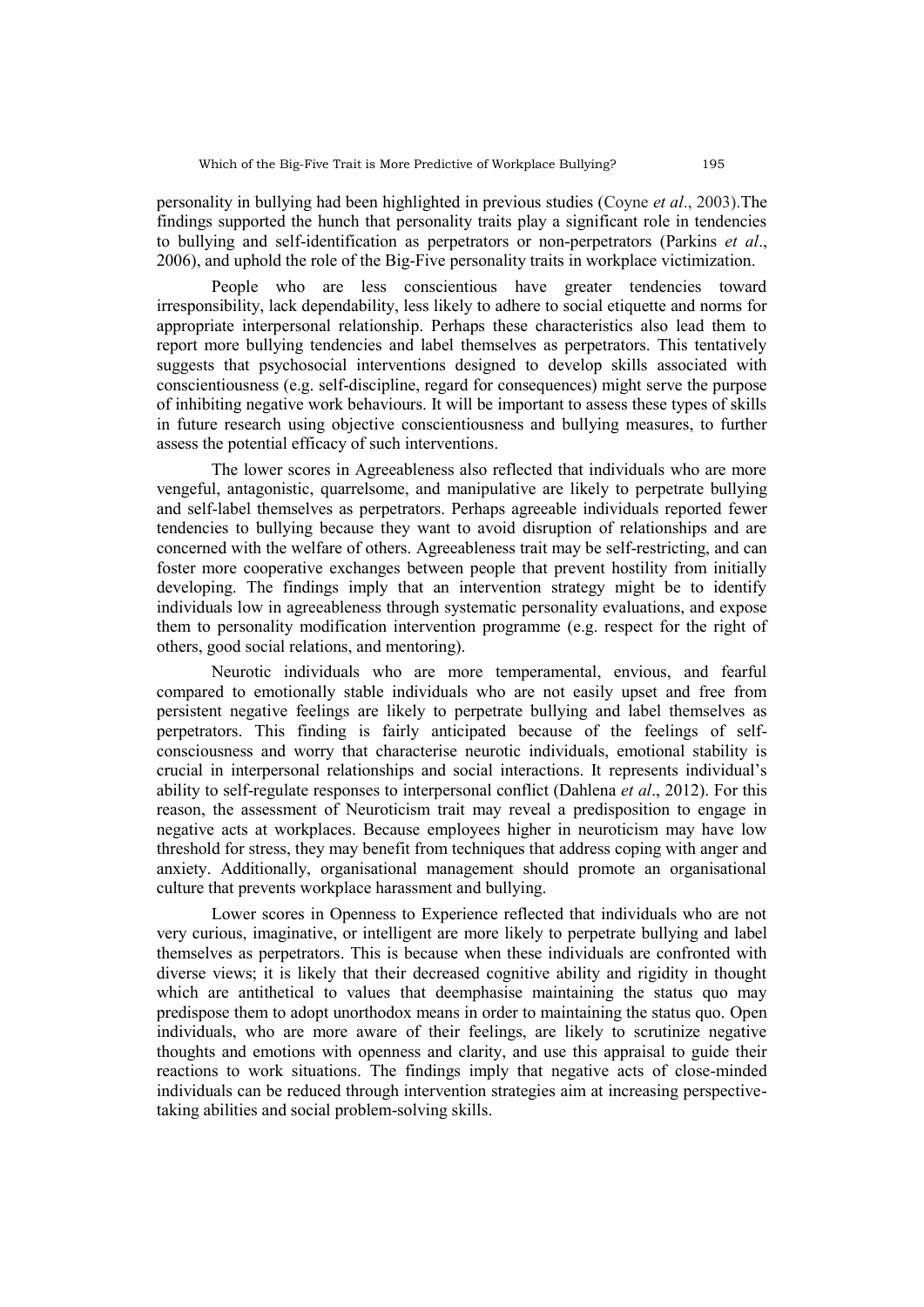Higher scores on Extraversion dimension suggested that individuals who are more impulsive, carefree, talkative, and dominant are prone to perpetrate bullying and label themselves as perpetrators. This may be that bullies have more desire to control and dominate others (Fisher-Blando, 2008; Namie, 2010); therefore, when extraverts want to bolstering their needs for peer attention, social status, and domination, bullying may be one approach extroverts used to gain the respect and admiration of others. This finding suggests that behavioural scientists would benefit from examining the extroversion patterns of bullying behaviour in the academic settings. Such examination and identification of crucial patterns can facilitate theoretical development of the precise psychological mechanisms involved in why extraverts are more likely to perpetrate bullying, and use such understanding to design strategies aimed at personality modification. For instance, universities and other related organisations may engage social psychologists to provide educational opportunities for all employees on behavioural impulsivity, personality differences, and promote a culture of support and recognition for all employees.

Potentially, psychological factors such as the Big-Five traits can explain why some employees perpetrate bullying and why others do not. Therefore, it is important that these personality traits are given consideration in an attempt to understand holistically the issue of workplace bullying.

To this end therefore, and on the basis of the findings, the following are suggested: (a) mandatory and periodic personality check-up for all current employees in Nigerian universities, (b) personality check-up should be inculcated into the medical check-up for new entries into various positions in the Nigerian universities.

Personality and social psychologists should be engaged in universities to assess the personality of employees periodically and suggest appropriate intervention designed for individuals with excess or deficit in personality make-up. The current practice in Nigerian organisations, whereby new employees were mandated to undergo medical examinations before assuming duties without personality assessment is haphazard. Personnel examination should include personality assessment. Elsewhere in some developed and developing countries, the importance of personality assessment in personnel assessment has been recognised; Nigerian organisations should not be left behind in this practice.

It is ethically, legally, financially, and practically beneficial for organisations to take proactive actions in ensuring a work environment where bullying is not tolerated. To this end, organisations should put specific anti-bullying policy and formal reporting methods in place to allow the victim/s and other employees to report these negative acts. Organisation's policy should include whistleblowing to reduce these negative acts. Also, psychology professionals need to be involved with the development of anti-bullying policy to support the creation of an organisational climate that is devoid of bullying. Stakeholders that want to address workplace bullying need to consider variables investigated in this study.

## **CONCLUSION**

Generally, the findings of this study suggest that workplace bullying could be viewed from the traits' perspective, and that the characteristics of bullies resemble the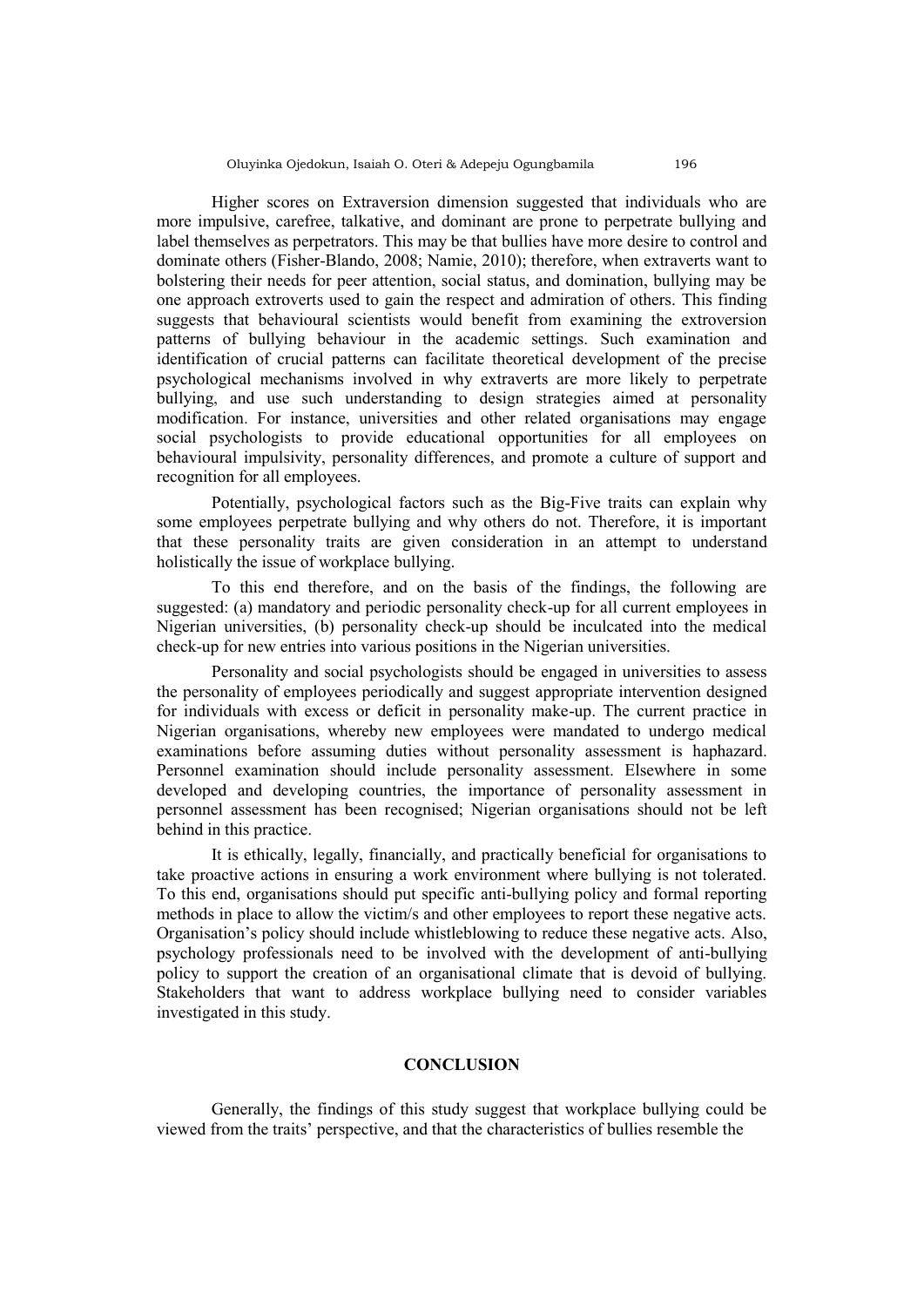descriptions of individuals with low scores on openness to experience, agreeableness, and conscientiousness; and elevated scores on neuroticism and extraversion. More specifically, the Big-Five traits are significant factors that could correctly classify perpetrators and non-perpetrators of workplace bullying in this study. It could be suggested that the Big-Five model is useful in exploring the influence of personality traits on tendency to perpetrate bullying. From practical angle, the findings imply that intervention programmes aimed at reducing workplace bullying among academics should focus on personality modification using the elements incorporated in cognitivebehavioural theory.

Lastly, the study has some limitations which include the following: 21% of variance in workplace bullying was accounted for by the Big-Five personality traits. Other factors that were not examined in this study may account for the remaining 79%. This calls for more investigations to discover more predictors. Also, data for this study were collected from few public universities and from one region in Nigeria. The extent to which these findings generalise to other universities is unknown. This study was based on a cross-sectional survey, and the causality among the constructs may not be appropriately considered. Also, for the measures, reflective self-reporting of the participants might bias the outcomes obtained. Future research should utilise more objective methods. Lastly, no intervening variables were considered. Finally, not minding the limitations, the findings have implications for development of anti-bullying interventions in Nigeria universities and beyond.

#### **REFERENCES**

- Baldry, A.C., & Farrington, D.P. (2000). Bullies and delinquents: Personal characteristics and parental styles. *Journal of Community and Applied Social Psychology*, *10*, 17-31.
- Baughman, H. M., Dearing, S., Giammarco, E., & Vernon, P. A. (2012). Relationships between bullying behaviours and the dark triad: A study with adults. *Personality and Individual Differences*, *52*, 571-575.
- Chipps, E., Stelmaschuk, S., Albert, N.M., Bernhard, L., Holloman, C. (November 2013).Workplace bullying in the OR: Results of a descriptive study. *AORN Journal*, *98(5),* 479-493. http://dx.doi.org/10.1016/j.aorn.2013.08.015
- Costa, P.T., & McCrae, R.R. (1992). Four ways five factors are basic. *Personality and Individual Differences, 13*, 653-665.
- Costa, P.T., Jr., McCrae, R.R., & Dembroski, T.M. (1989). Agreeableness vs. antagonism: Explication of a potential risk factor for CHD. In A. Siegman & T.M. Dembroski (Eds.), *In search of coronary-prone behaviour: Beyond Type A* (pp. 41– 63). Hillsdale, NJ: Lawrence Erlbaum Associates.
- Cowie, H., Naylor, P., Smith, P. K., Rivers, I., & Pereira, B. **(**2002**)**. Measuring workplace bullying. *Aggression and Violent Behaviour*, *7,* 33-51.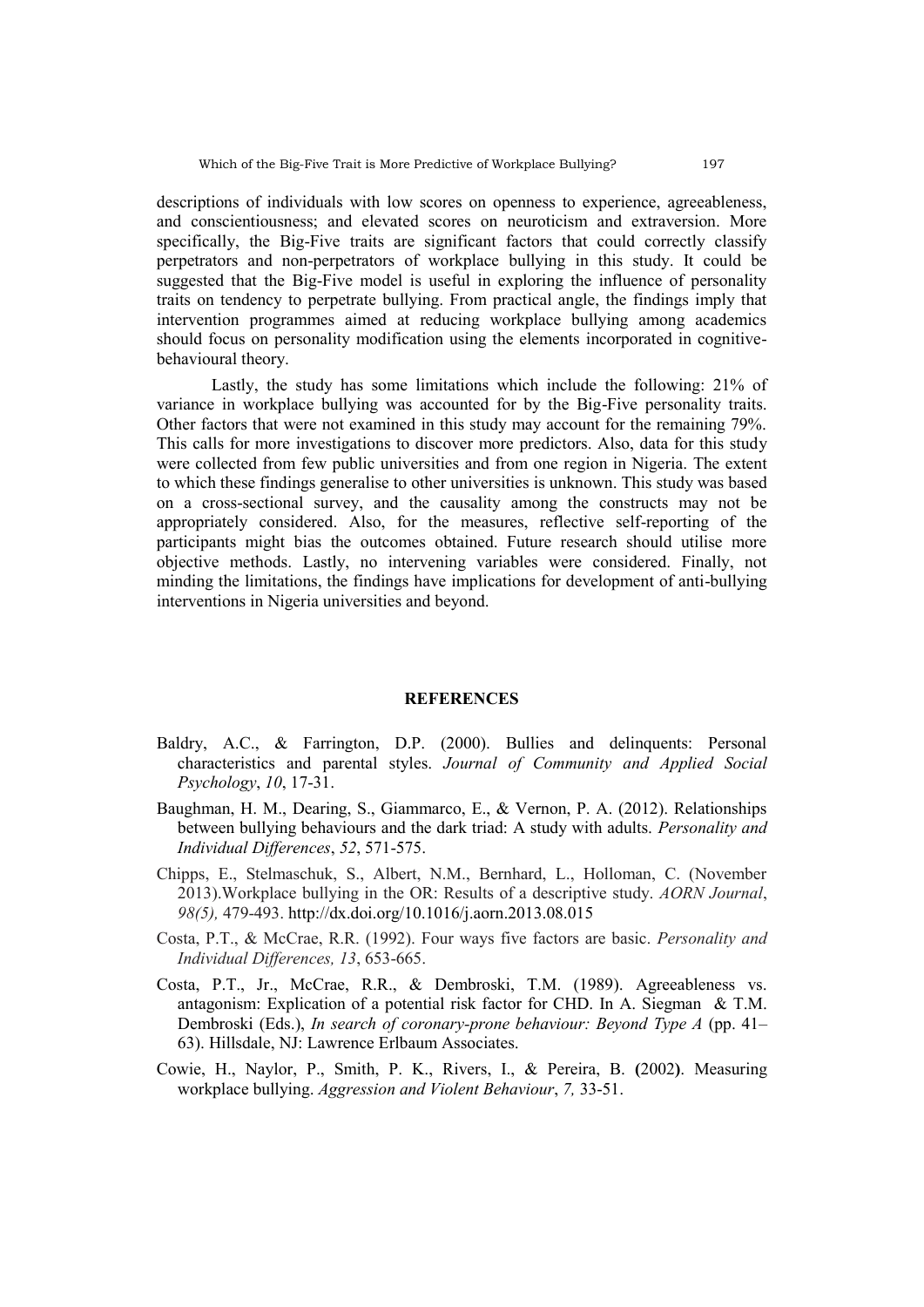- Coyne, I., Chong, P. S. L., Seigne, E., & Randall, P. (2003).Self and peer nominations of bullying: An analysis of incident rates, individual differences, and the perceptions of working environment. *European Journal of Work and Organisational Psychology*, *12(3),* 209-228.
- Coyne, I., Seigne, E., & Randall, P. (2000).Predicting workplace victim status from personality. *European Journal of Work and Organisational Psychology*, 9(3), 335- 349.
- Crick, N.R., Casas, J.F., & Ku, H.C. (1999). Relational and physical forms of peer victimization in preschool. *Developmental Psychology*, *35*, 376-385.
- Cunniff, L., & Mostert, K. (2012).Prevalence of workplace bullying of South African employees.*SA Journal of Human Resource Management/SA TydskrifvirMenslikehulpbronbestuur*, *10(1),* Art.#450, 15 pages. <http://dx.doi.org/10.4102/sajhrm.v10i1.450>
- Dahlena, E.R., Edwards, B.D., Tubré, T., Zyphurd, M.J., & Warren, C.R.(2012).Taking a look behind the wheel: An investigation into the personality predictors of aggressive driving. *Accident and Analysis Prevention*, *45*, 1-9.
- De Cuyper, N., Baillien, E., & De Witte, H. (2009) Job insecurity, perceived employability and targets' and perpetrators' experiences of workplace bullying. *Work Stress. 23(3),* 206-224.
- Einarsen, S., Hoel, H., & Notelaers, G. (2009).Measuring exposure to bullying and harassment at work: validity, factor structure and psychometric properties of the Negative Acts Questionnaire-Revised. *Work Stress, 23*, 24-44.
- Einarsen, S., Hoel, H., Zapf, D., & Cooper, C. L. (Eds.). (2003). The concept of bullying at work: The European tradition. *Bullying and emotional abuse in the workplace. International perspectives in research and practice* (pp. 3-30). London: Taylor & Francis.
- Einarsen, S., Hoel, H., Zapf, D., & Cooper, C.L. (2011).The concept of bullying and harassment at work. In S. Einarsen, H. Hoel, D. Zapf, & C.L. Cooper (Eds.), *bullying*  and harassment in the workplace: Developments in theory and practice  $(2^{nd}$  edn. pp.3-39). London: Taylor & Francis.
- Einarsen, S., Raknes, B.I., Matthiesen, S.B., & Hellesoy, O.H. (1994). Mobbing oghardepersonkonflikter: Helsefarligsamspill pa arbeidsplassen [*Bullying and interpersonal conflicts: Unhealthy interaction at work*]. B., Norway: Sigma Forlag.
- Einarsen, S., & Skogstad, A. (1996).Bullying at work: Epidemiological findings in public and private organisations. *European Journal of Work and Organisational Psychology*, *5(2),* 185-201.
- Field, A. (2009). *Discovering statistics using SPSS (3rd edn.)*. London: Sage.
- Fisher-Blando, J.L. (2008). *Workplace bullying: Aggressive behaviour and its effect on job satisfaction and productivity*. PhD Dissertation of the University of Phoenix.
- Fox, S., & Stallworth, L.E. (2005). Racial/ethnic bullying: Exploring links between bullying and racism in the U.S. workplace. *Journal of Vocational Behaviour, 66,* 438- 456.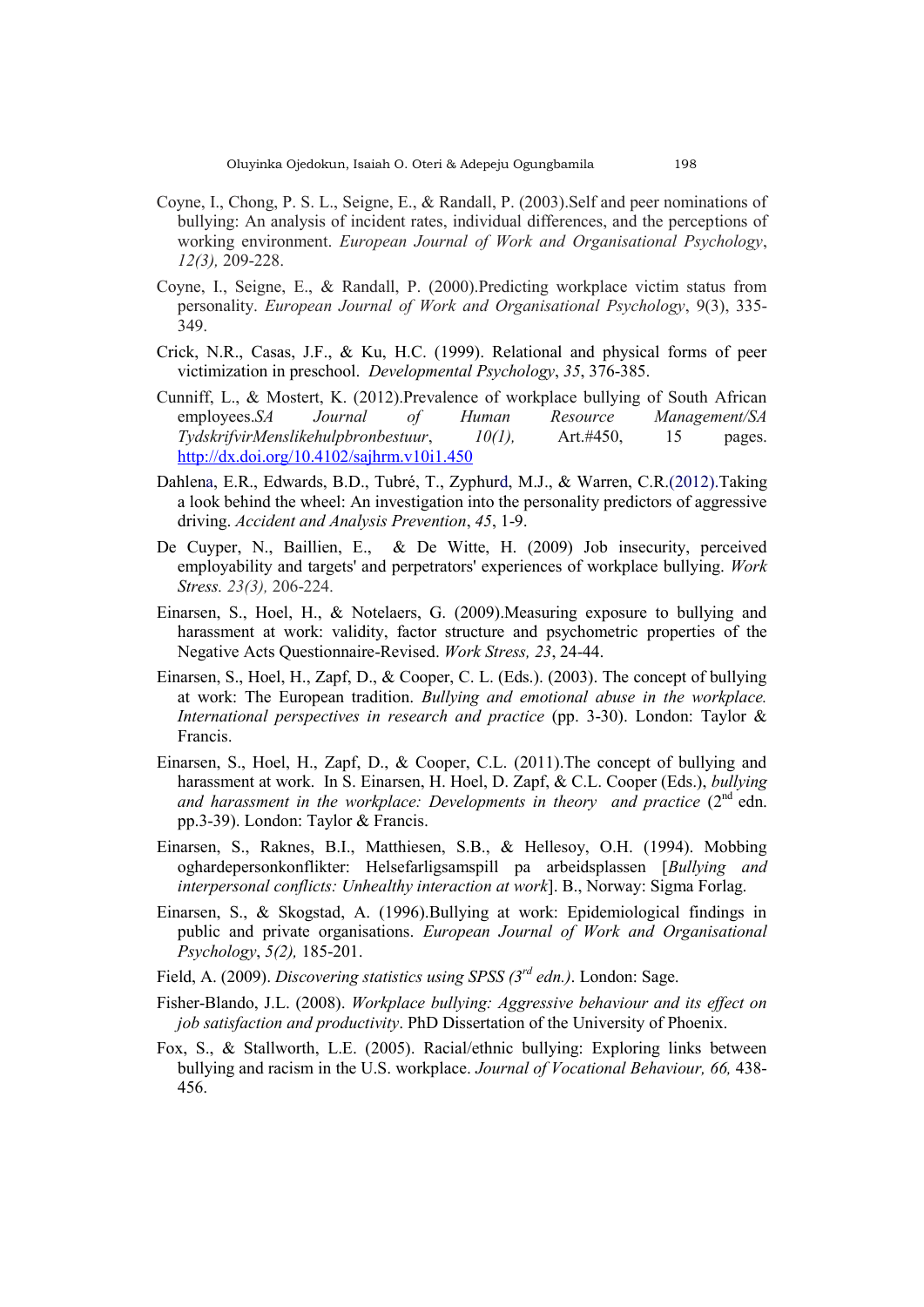- Furnham, A. (2004, February 8). Work bullies must be stamped out. *Sunday Times*  (London), p. 11.
- Garson, D. (2010). *Logistic regression: Footnotes, from North Carolina State University*. Available at: http:/faculty.chass.ncsu.edu/garson/PA765/logistic.htm. Accessed on May  $23<sup>th</sup>$ , 2014.
- Glasø, L., Matthiesen, S.B., Nielsen, M.B., & Einarsen, S. (2007). Do targets of workplace bullying portray a general victim personality profile? *Scandinavian Journal of Psychology*, *43*, 313-319.
- Goldberg, L.R. (1990). An alternative "Description of personality": The Big-Five factor structure. *Journal of Personality and Social Psychology*, *59*, 1216-1229.
- Goldberg, L.R. (1992). The development of markers for the Big Five factor structure. *Psychological Assessment*, *4*, 26-42. doi:10.1037/1040-3590.4.1.26.
- Hauge, L.J., Skogstad, A., & Einarsen, S. (2009). Individual and situational predictors of workplace bullying: Why do perpetrators engage in the bullying of others? *Work & Stress*, *23(4),* 349-358.
- Hoel, H., Rayner, C. & Cooper, C. (1999).Workplace bullying. *International Review of Industrial and Organisational Psychology*, *14*, 195–230.
- Ikyanyon, D.N., & Ucho, A. (2013).Workplace bullying, job satisfaction and job performance among employees in a federal hospital in Nigeria. *European Journal of Business and Management*, *5(23),*116-123.
- John, O.P., Donahue, E.M., & Kentle, R.L. (1991).*The "Big-Five" inventory: Versions 44 and 54.* Berkeley: University of California, Berkeley, Institute of Personality and Social Research.
- John, O.P., & Srivastava, S. (1999). The Big-Five trait taxonomy: History, measurement and theoretical perspectives. In L. A. Pervin and O.P. John (Eds.), *Handbook of personality: Theory and research* (2<sup>nd</sup> edn.) (pp.102-138). New York: Guilford.
- Johnson, S. (2011). An ecological model of workplace bullying: A guide for intervention and research. *Nursing Form*, *46*, 55-63.
- Kassin, S. (2003). *Psychology*. USA: Prentice-Hall, Inc.
- Kaukiainen, A., Salmivalli, C., Bjorkqvist, K., Osterman, K., Lahtinen, A., Kostamo, A., & Lagerspetz, K. (2001).Overt and covert aggression in work settings in relation to the subjective well-being of employees. *Aggressive Behaviour, 27*, 360-371.
- Keashly, L., & Neuman, J. H. **(**2010). Faculty experiences with bullying in higher education: Causes, consequences and management. *Administrative Theory and Praxis*, *32(1),* 48-70.
- Kircher, J.C., Stilwell, C., Talbot, E.P., & Chesborough, S. (2011). *Academic bullying in social work departments: The silent epidemic*. Paper presented at NACSW Convention 2011, October, Pittsburgh, PA.
- Kitt, J. (2004, May 12). Workplace bullying: An overview. *The Mandate Trade Union News*, pp. 6-13.
- Lampman, C., Phelps, A., Bancroft, S., & Beneke, M. (2009). Contrapower harassment in academia: A survey of faculty experience with student incivility, bullying, and sexual attention. *Sex Roles, 60*, 331-346.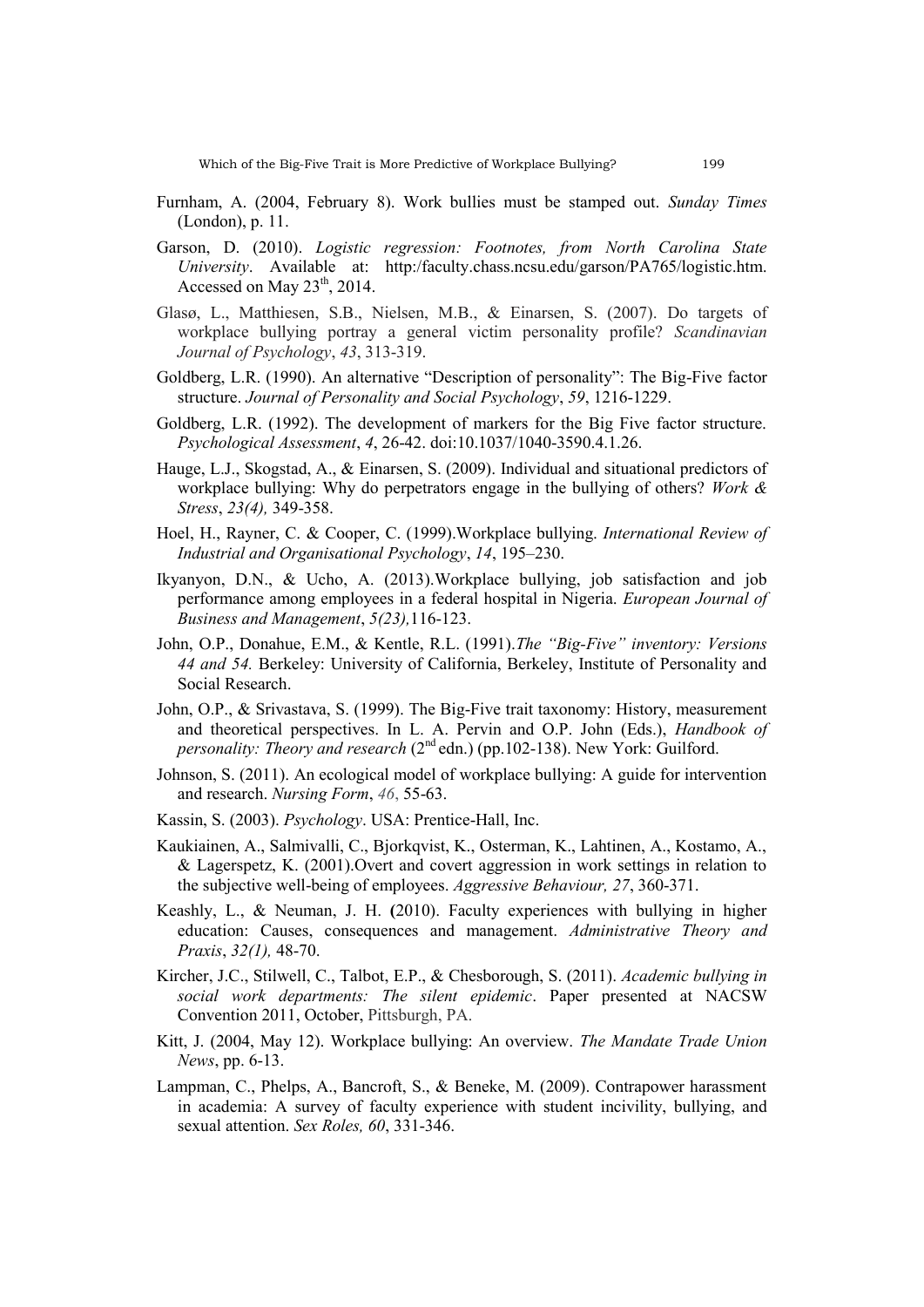- Le Corff, Y., & Toupin, J. (2009).Comparing persistent juvenile delinquents and normative peers with the five-factor model of personality. *Journal of Research in Personality*, *43*, 1105-1108.
- Lee, K.B., Ashton, M.C., & Shin, K.H. (2005). Personality correlates of workplace antisocial behaviour. *Applied Psychology-an International Review-Psychologie Appliquee-Revue Internationale, 54*(1), 81-98. doi: DOI 10.1111/j.1464- 0597.2005.00197.x
- Leymann, H. (1996). The content and development of mobbing at work. *European Journal of Work and Organisational Psychology, 5,* 165-184.
- Linton, D. K., & Power, J L. (2013). The personality traits of workplace bullies are often shared by their victims: Is there a dark side to victims? P*ersonality and Individual Differences*, *54*, 738-743.
- Lynch, J. (2002). *Workplace bullying: Implications for police organisations*. Adelaide: Australasian Centre for Policing Research.
- Mak, A. S., Heaven, P. C., & Rummery, A. (2003).The role of group identity and personality domains as indicators of self-reported delinquency .*Psychology, Crime and Law*, *9*, 9-18.
- Matthiesen, S.B., & Einarsen, S. (2007). Perpetrators and targets of bullying at work: Role stress and individual differences. *Violence and Victims,* 22(6), 735-753.
- McKay, R., Arnold, D.H., Fratzl, J., & Thomas, R. (2008). Workplace bullying in academia: A Canadian study. [Journal; Peer Reviewed Journal]. *Employee Responsibilities and Rights Journal, 20(2),* 77-100. doi: <http://dx.doi.org/10.1007/s10672-008-9073-3>
- Menard, S. (2010).*Logistic regression: From introductory to advanced concepts and applications.* Thousand Oaks, CA: Sage.
- Mikkelsen, E.G., & Einarsen, S. (2001). Bullying in Danish work-life: Prevalence and health correlates. *European Journal of Work and Organisational Psychology*, *10(4),* 393-413.
- Miller, J. D., &Lynam, D. (2001). Structural models of personality and their relation to antisocial behaviour: A meta-analytic review. *Criminology*, *39*, 765–798.
- Morizot, J., & Miranda, D. (2007). Approche des traits de personnalité: postulats, controversesetprogrèsrécents [The personality traits approach: postulates, controversies and recent advances]. *Revue de psychoéducation*, *36*, 363-419.
- Namie, G. (2010).*Framing the bullying revolution's message: Keynote address given at 7 th International Conference on Workplace Bullying & Harassment*. UK: Cardiff, Wales, June.
- Namie, G., & Namie, R. (2009). *The bully at work: What you can do to stop the hurt and reclaim your dignity on the job.* Naperville, IL: Sourcebooks, Inc.
- Nielsen, M.B., Matthiesen, S.B., & Einarsen, S. (2008). Sense of coherence as a protective mechanism among targets of workplace bullying. *Journal of Occupational Health Psychology*, *13(2),* 128-136.
- Nielsen, M.B., Skogstad, A., Matthiesen, S.B., Glasø, L., Aasland, M.S., Notelaers, G., & Einarsen, S. (2008). Bullying at work: Epidemiological findings from a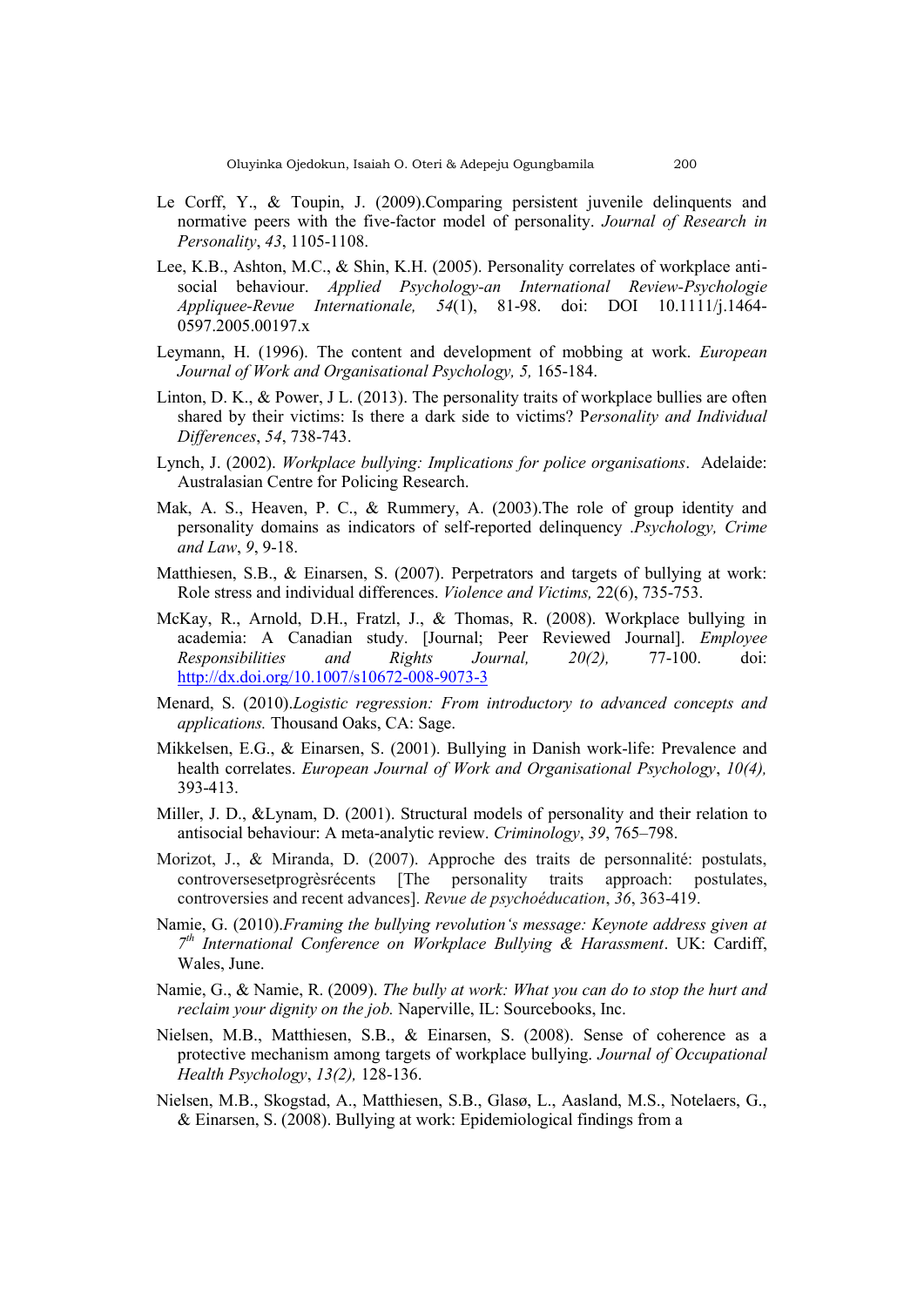representative study of Norwegian employees. *European Journal of Work and Organisational Psychology*, *18*, 81-101.

- Oghojafor, B. E. A., Muo, F.I., & Olufayo, T. O. (2012) .Perspective of bullying problem at workplace in Nigeria: The experience of workers. *International Journal of Arts and Commerce*, *1(3),* 1-18.
- O'Moore, M. &Kirkham**,** C. (2001).Self-esteem and its relationship to bullying behaviour. *Aggressive Behaviour*, *27*, 269–283. doi: 10.1002/ab.1010.
- Owoyemi, O. (2010). From school yard to work yard- Workplace bullying: An undiagnosed social problem in workplaces in Nigeria. *A Paper Accepted for the 6th International Industrial Relations Association's African Regional Congress. University of Lagos.*
- Ozturk, H., Sokmen, S., Yilmaz, F., & Cilingir, D. (2008). Measuring mobbing experiences of academic nurses: Development of a mobbing scale. *Journal of the American Academy of Nurse Practitioners, 20*(9), 435-442. doi: DOI 10.1111/j.1745- 7599.2008.00347.x
- Pallant, J. (2007). *SPSS survival manual*. England, Berkshire: Open University Press.
- Parkins, I.S., Fishbein, H.D., & Ritchey, P.N. (2006). The influence of personality on workplace bullying and discrimination. *Journal of Applied Social Psychology, 36*(10), 2554-2577. doi: 10.1111/j.0021-9029.2006.00117.x.
- Price S. L. (1995). Interpersonal conflict which includes mistreatment in a university workplace. *Violence and Victims*, *10*, 285-297.
- Quine, L. (2003). Workplace bullying, psychological distress and job satisfaction in junior doctors. *Cambridge Quarterly of Healthcare Ethics*, *12*, 91-101.
- Rayner, C., & Cooper, C. L. (2003).The black hole in bullying at work research. *International Journal of Management and Decision Making*, *4*, 47-64.
- Rayner, C., Hoel, H., & Cooper, C.L. (2002).*Workplace bullying. What we know, who is to blame, and what can we do?* London: Taylor & Francis.
- Roberts, B.W., Chernyshenko, O.S., Stark, S., & Goldberg, L.R. (2005). The structure of conscientiousness: An empirical investigation based on seven major personality questionnaires. *Personnel Psychology, 58(1),* 103-139.
- Salin D. (2003). Ways of explaining workplace bullying: A review of enabling, motivating and precipitating structures and processes in the work environment. *Human Relations*, *56(10),* 1213-1232.
- Samnani, A., & Singh, P. (2012). 20 years of workplace bullying research: A review of the antecedents and consequences of bullying in the workplace. *Aggression and Violent Behaviour*, *17*, 581-589.
- Schachter, S. (2004, April 28). Mind your manners at the office, in school. *The Gazette*  (Montreal, Que.), p. A.2.
- Seigne, E., Coyne, I., Randall, P., & Parker, J. (2007). Personality traits of bullies as a contributory factor in workplace bullying: An exploratory study. *International Journal of Organisation Theory and Behaviour*, *10(1),* 118-132.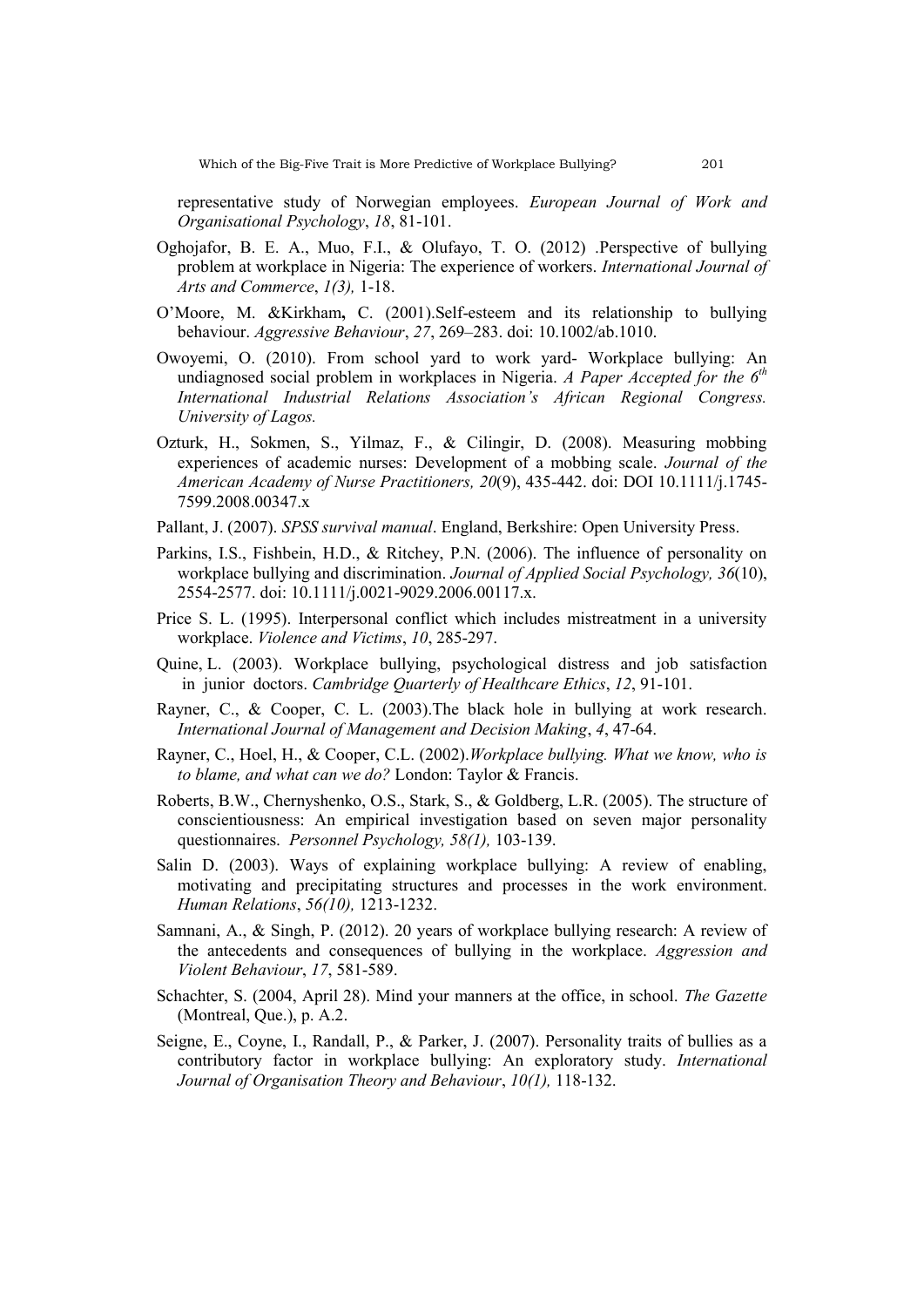- Skarlicki, D.P., Folger, R., & Tesluk, P. (1999).Personality as a moderator in the relationship between fairness and retaliation. *Academy of Management Journal*, *42(1),* 100-108.
- Spector, P. E. (2010). The relationship of personality to counterproductive work behaviour (CWB): An integration of perspectives. *Human Resource Management Review*, *21*(4), 342-352.
- van Dam, C., Janssens, J. M., & De Bruyn, E. E. (2005). PEN, Big Five, juvenile delinquency and criminal recidivism. *Personality and Individual Differences*, *39*, 7- 19.
- Vartia, M. (1996). The sources of bullying: Psychological work environment and organisational climate. *European Journal of Work and Organisational Psychology, 5,*  203–214. doi:10.1080/13594329608414855.
- Vessey, J.A., DeMarco, R., & DiFazio, R. (2011). Bullying, harassment, and horizontal violence in the nursing workforce: The state of the science. *Annual Review of Nursing Research*, 28,133–157.
- Yamada, S., Cappadocia, M.C., & Pepler, D. (2014). Workplace bullying in Canadian graduate psychology programmes: Student perspectives of student-supervisor relationships. *Training and Education in Professional Psychology*, *8(1),* 58-67.
- Zapf, D., & Einarsen, S. (2003). Individual antecedents of bullying. In S. Einarsen, H. Hoel, D. Zapf & C. L. Cooper (Eds.), *Bullying and emotional abuse in the workplace: International perspectives in research and practice* (pp. 165–184). London: Taylor & Francis.
- Zapf, D., Knorz, C., & Kulla, M. (1996).On the relationship between mobbing factors, and job content, social work environment, and health outcomes. *European Journal of Work and Organisational Psychology*, *5*, 215-237.